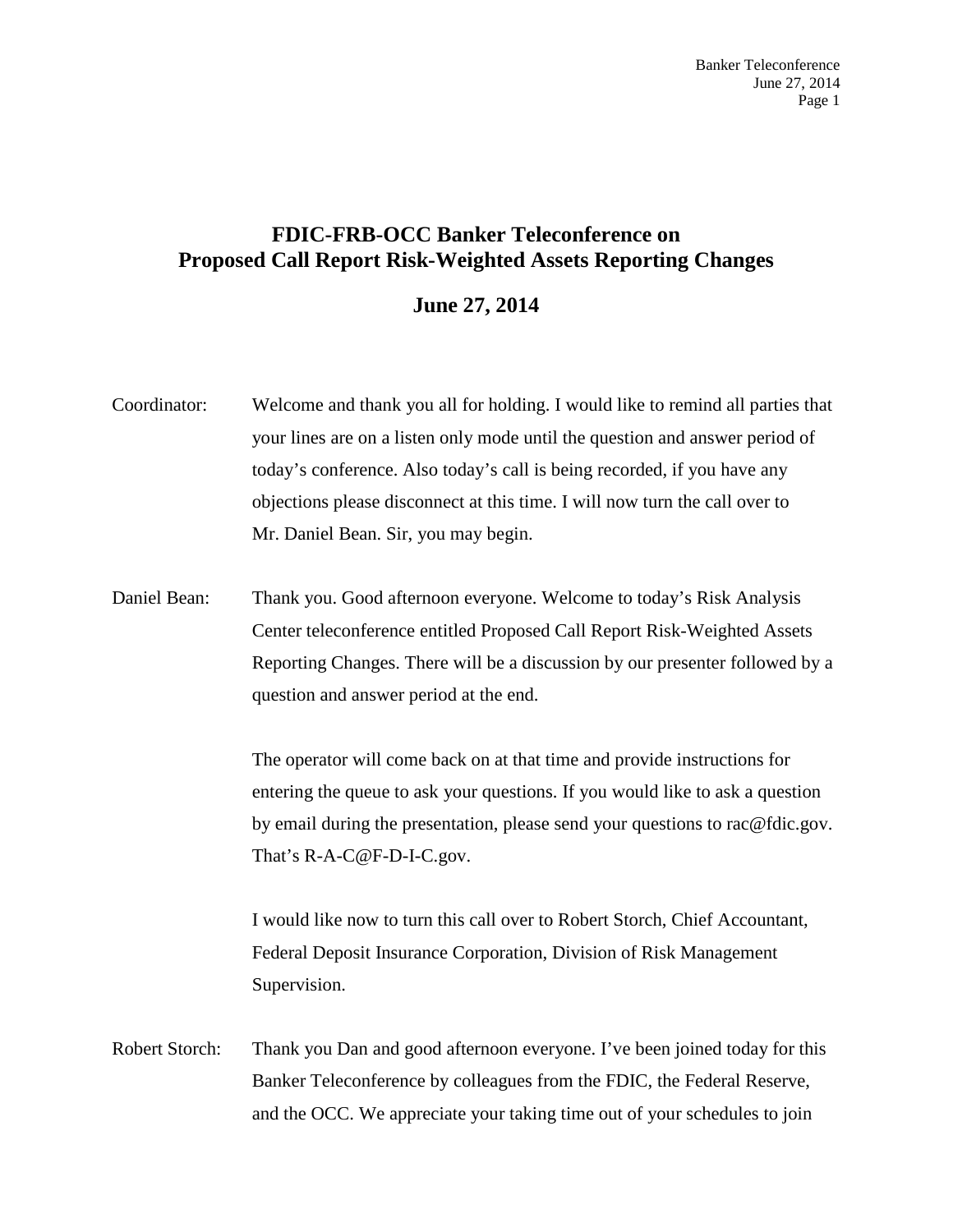this teleconference on the Proposed Call Report Risk-Weighted Asset Reporting Changes.

Presentation materials for this afternoon's teleconference were posted on the FFIEC's Web site yesterday afternoon. We hope you've been able to find the handout materials and have a copy available to you.

The purpose of this afternoon's teleconference is to provide you with a basic understanding of the proposed changes to the reporting of risk-weighted assets in Call Report Schedule RC-R, the regulatory capital schedule of the Call Report.

After going through the handout materials, as Dan Bean mentioned, we'll have a Q&A session. And, just to repeat, if there are questions you'd like to submit by email, the email address is rac@fdic.gov.

I'd also like to mention that we are planning to prepare a transcript of the teleconference. It will become available and be posted on the FFIEC's Web site in July. If you have colleagues that were unable to participate today, the transcript of the teleconference should be helpful to them in the future.

The specific Call Report proposal the agencies have issued comment was published this past Monday for a 60-day comment period. The comment deadline for the proposal is August 22, so we're just in the early stages of the comment period.

As for the proposal itself, the link to it is on Page 2 of the handout materials, and the proposal identifies the addresses to which you can send comments by email or regular mail, whichever is your pleasure.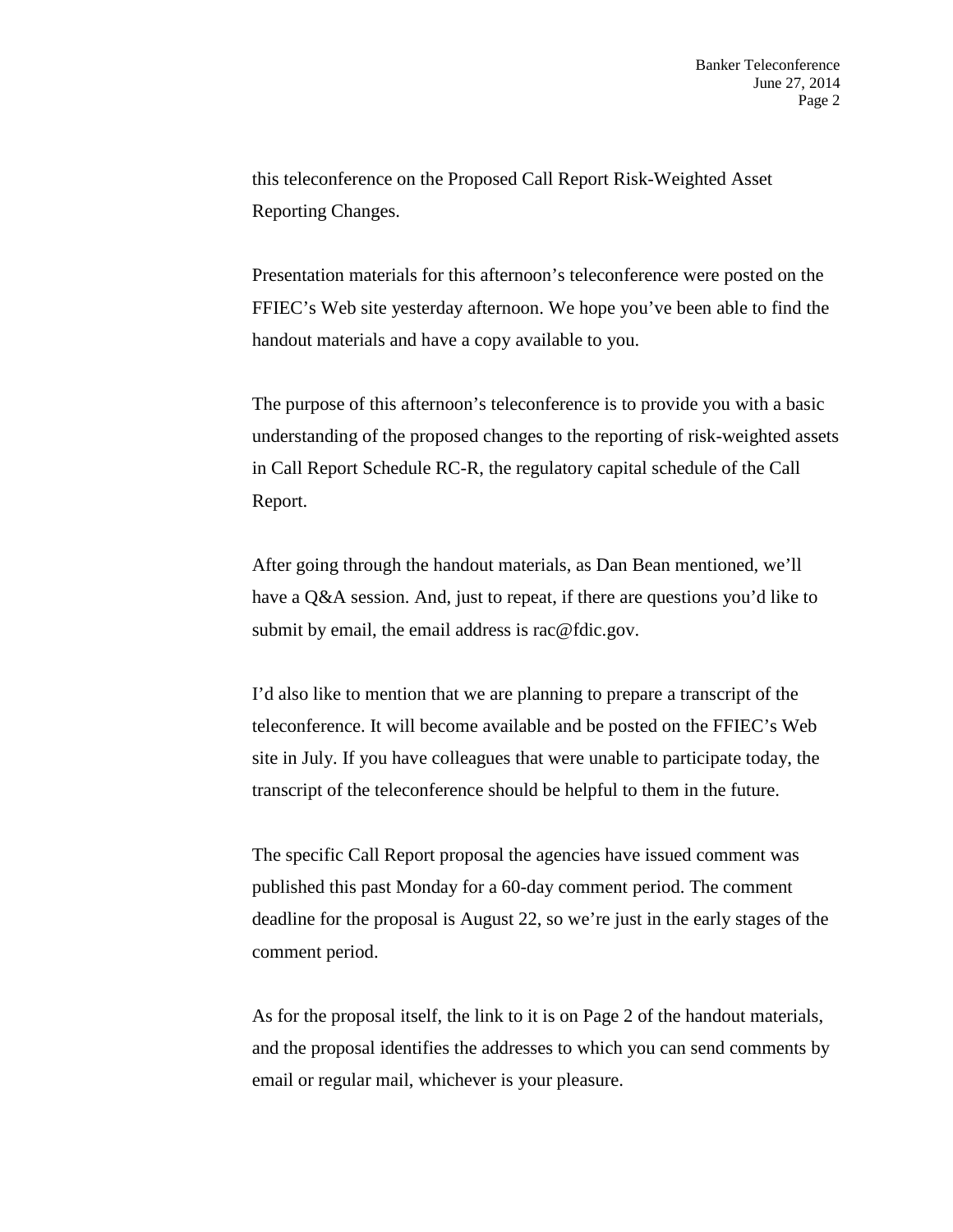To the extent that you have an interest in providing comments on the proposal, we would invite you to do so, and the agencies will take the comments into consideration after the close of the comment period when the reporting requirements are finalized.

The objective of the proposed changes to Schedule RC-R, Part II, Risk-Weighted Assets, is to incorporate into the Call Report the standardized approach to risk weighting that was included in the revised regulatory capital rules that the agencies adopted in July 2013.

All of the revisions to Schedule RC-R, Part II, that we'll be talking about today are intended to be consistent with the revised capital rules that the agencies have in place. Those rules will take effect January 1, 2015, for all institutions that are not advanced approaches institutions. For advanced approaches institutions, the revised regulatory capital definitions took effect this year.

In connection with the reporting changes to Schedule RC-R, the reporting of securities borrowed in Schedule RC-L, the derivatives and off-balance-sheet items schedule of the Call Report, will be revised somewhat. To highlight the nature of this change, right now securities borrowed are only reported in the all other off-balance liabilities item of Schedule RC-L, which is Item 9, if they exceed 10% of total equity capital and they're disclosed separately if they exceed 25% of total equity capital. The proposal would move the reporting of securities borrowed into a new Item 6.b of Schedule RC-L and all intuitions would report securities borrowed regardless of amount.

The proposed changes that are on the table for Part II of Schedule RC-R would take effect in the first quarter of 2015 in the March 31, 2015,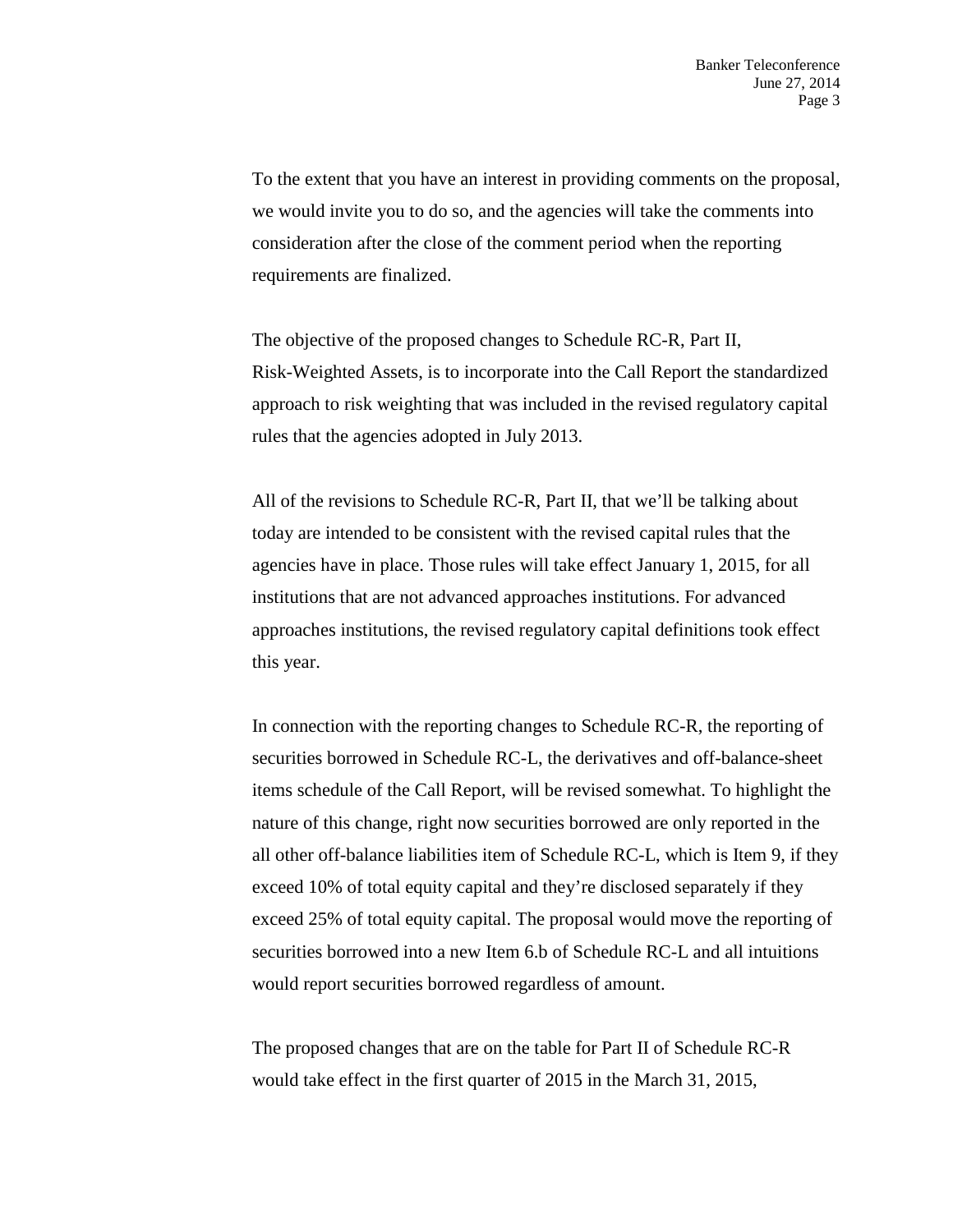Call Report. The changes would apply to all institutions whether they are an advanced approaches institution or not.

In addition, I'd like to remind you that the revised regulatory capital definitions also would begin to be reported in March of 2015 in Part I of Schedule RC-R. The advanced approaches institutions this year are completing new Part I.B, and all other institutions, including all community institutions, are using the long-standing version of the regulatory capital components and ratios portion of Schedule RC-R, which is labeled Part I.A during 2014.

When we get to 2015, one of the things that has been of interest to community institutions is the accumulated other comprehensive income, or AOCI, election. Part I of Schedule RC-R starting in March 2015 will be where a community institution will make this election.

The drafts of the proposed Schedule RC-R, Part II, reporting form and the draft instructions for Part II are available on the FFIEC's Web site. Page 3 of the handout materials has the links for the draft form and instructions. Those materials also have drafts showing the Schedule RC-L change for securities borrowed that I mentioned.

Let's talk now about how the new Schedule RC-R, Part II, has not changed from the current version of Schedule RC-R, Part II, where risk-weighted assets are reported. For most community institutions, I think much of the riskweighted asset reporting you do today will be done the same way going forward beginning in 2015, even though the appearance of the schedule is different.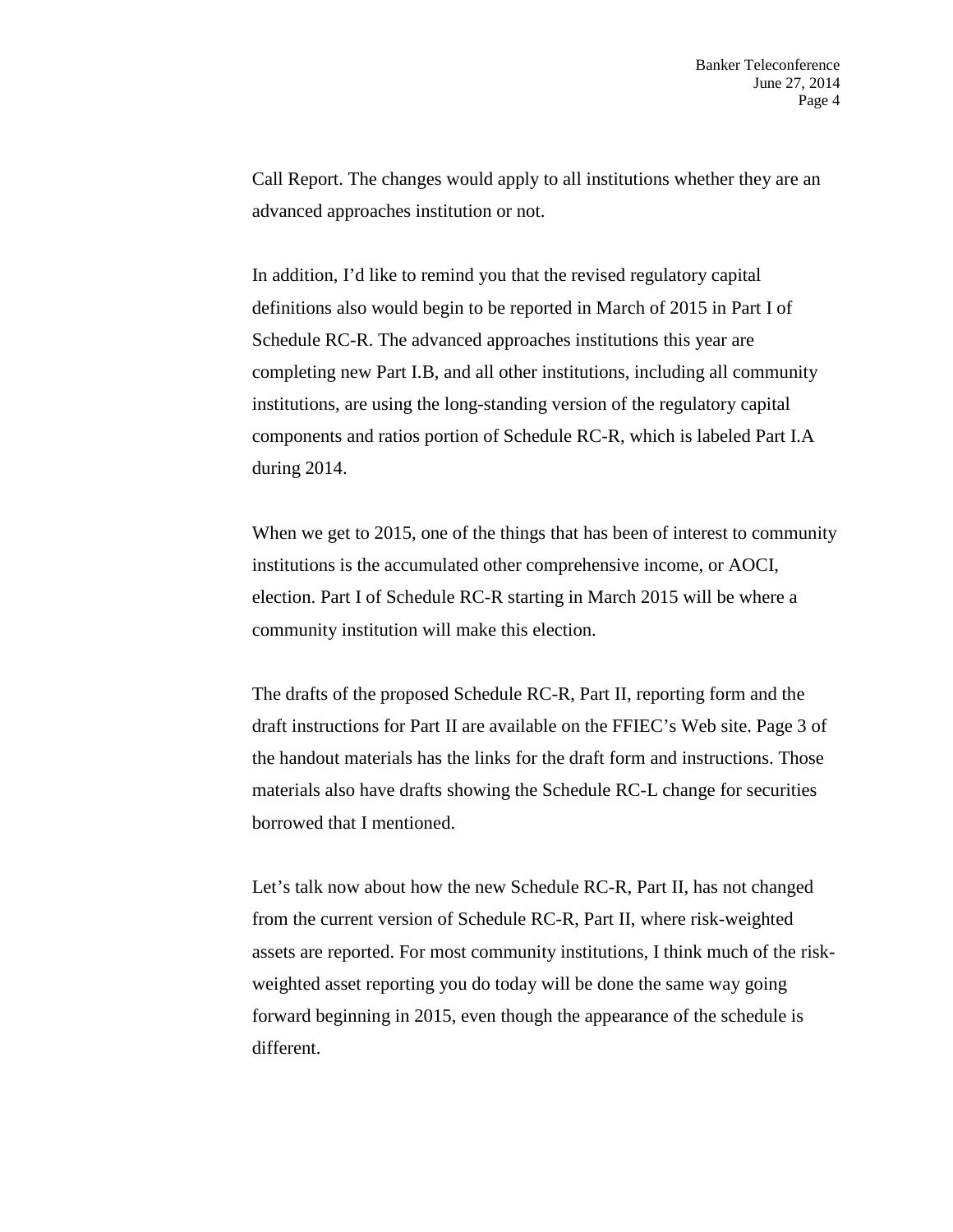The general structure of revised Part II will remain the same as the current version. First, there's a section for reporting assets and allocating them to risk weights, then a section for reporting derivatives and off-balance-sheet items. Next is a section for calculating totals and arriving at your total risk-weighted assets. Finally, for institutions with derivative contracts, we continue to have memoranda data items for the derivative contracts.

Briefly looking at the asset categories at a high level, banks will continue to report the major asset categories from the Call Report balance sheet, Schedule RC. Generally speaking, the asset amounts in Column A, and particularly the total for total assets in Column A, will tie to the amounts reported on the Call Report balance sheet, but with a slight change from current practice with respect to the reporting of securitization exposures, which we'll talk about more during this presentation.

Column B on the asset side of Schedule RC-R, Part II, will be used as it is today to report various adjustments, deductions, and exclusions from the on-balance-sheet amount of assets, and to arrive at the amount that has to be allocated across the remaining columns for the risk-weight categories. The sum of the Column B amounts plus the risk-weighted allocations will continue to tie back to the Column A amounts from the balance sheet.

That's the current approach and concept for spreading the assets across riskweight categories today and that approach will remain in place starting in 2015 in the revised version of Schedule RC-R, Part II.

When we move to the reporting of derivatives and off-balance-sheet items, the revised schedule, as is the case today, would have Column A as the location for reporting face amounts, notional amounts, or other amounts that then would have to be converted to credit equivalent amounts. The Column A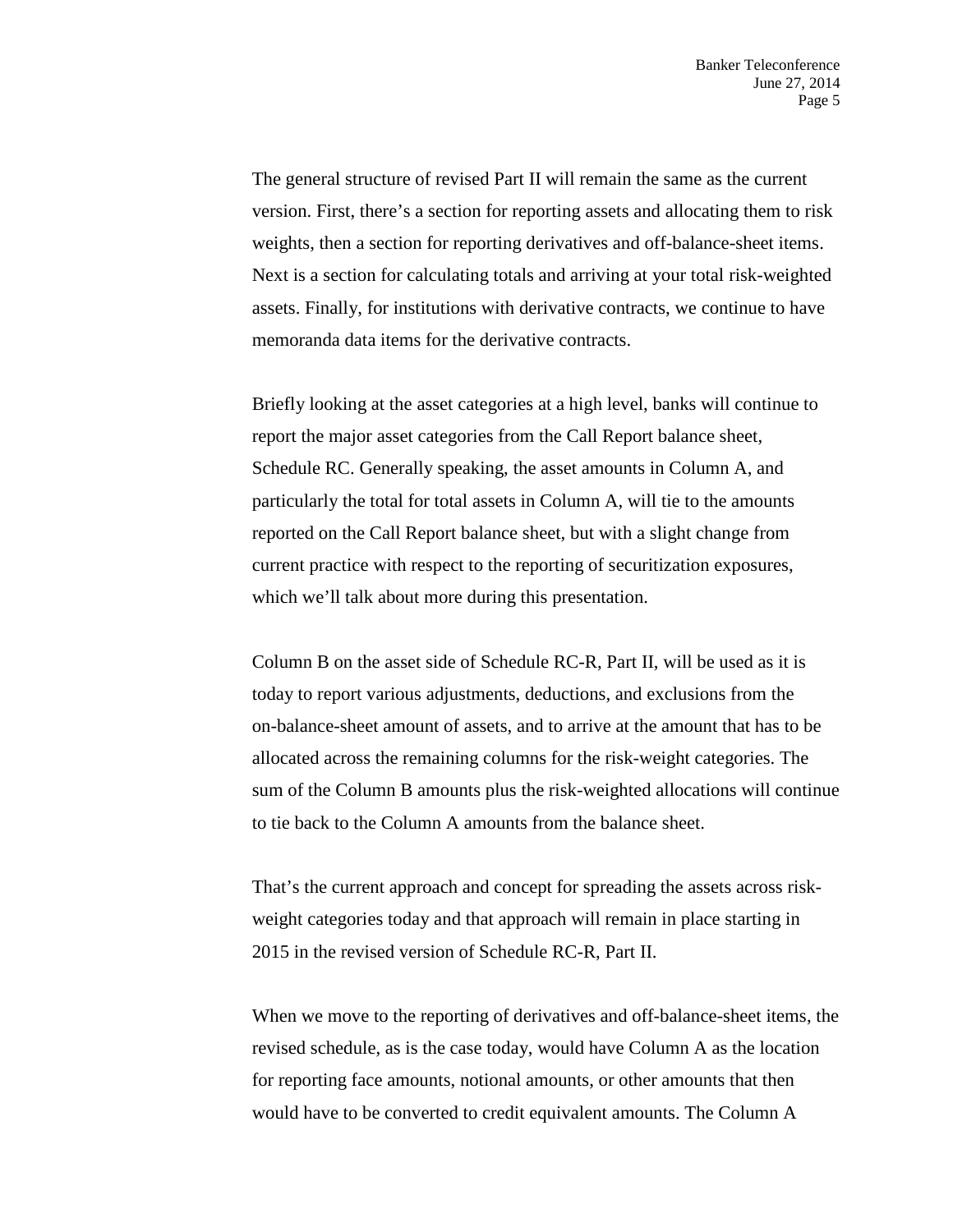amounts are multiplied by credit conversion factors to arrive at the credit equivalent amounts that are reported in Column B. As we do today, those credit equivalent amounts will then be allocated to the appropriate risk-weight categories.

Here again, the sum of all the columns by risk-weight category would equal the amount of the credit equivalent amounts in Column B, which is not a change in the practice from what banks do today.

Turning to Page 5 of the handout materials, the next section of Schedule RC-R, Part II, deals with totaling. On the revised version of Part II, after all the risk-weight allocations have been done, banks will calculate totals for assets and derivatives and off-balance-sheet items by risk-weight category, which is the same as is done today.

The risk-weighted asset allocations will then be multiplied by the appropriate risk-weight factor to arrive at risk-weighted assets by risk-weight category. Those amounts will be summed and then there's a deduction for any excess allowance for loan and lease losses to arrive at the amount of total riskweighted assets that is used as the denominator for the various risk-based capital ratios.

Finally, Schedule RC-R, Part II, as revised would continue to provide memoranda data on derivative contracts, first the current credit exposure as a single amount for all of a bank's derivative contracts that are subject to the risk-based capital standards and then a breakdown of the derivative contracts by remaining maturity and underlying risk exposure.

Next, I would like to give you a high level overview of what has changed in the proposed revised Schedule RC-R. If you've printed out the revised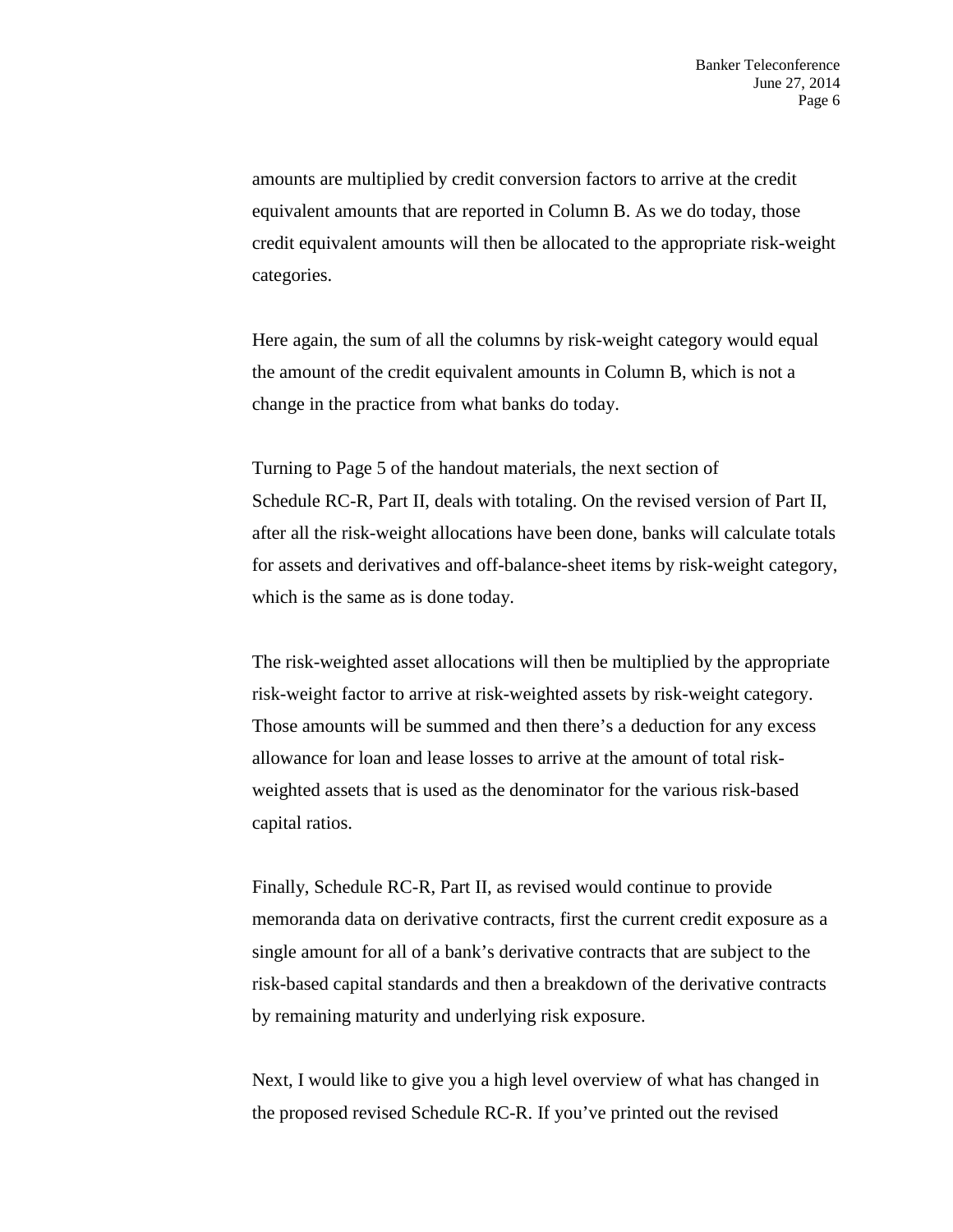proposed reporting forms you'll see that there are additional risk-weight categories compared to what you have today. However, many of those riskweight categories, particularly for community institutions, will have very limited applicability.

The 0%, 20%, 50%, and 100% risk-weight categories that are on the current reporting form for Schedule RC-R will still be there on the revised form, and these risk-weight categories will still be the ones that are the most commonly used by community institutions beginning in 2015 with a few exceptions, for example, for past due and nonaccrual loans and high volatility commercial real estate.

There also is a new treatment for exposures to sovereign entities and foreign banks. These types of exposures may be something that few community banks have, but it's something to be aware of if your bank has some of these types of exposures.

The draft Schedule RC-R, Part II, instructional materials review the country risk classification methodology and there is a new risk-weight category of 150%, which is the highest risk-weight category for these types of exposures. The 150% risk weight would apply to countries that have defaulted on a sovereign debt within the past five years and those countries in the highest risk category in the country risk classification methodology.

Another change from the current reporting scheme in Schedule RC-R deals with securitization exposures. The first question may be, "What are securitization exposures under the new risk-based capital rules?" These are both on- and off-balance-sheet exposures arising from mortgage-backed, asset-backed, and structured securities with tranching of credit risk.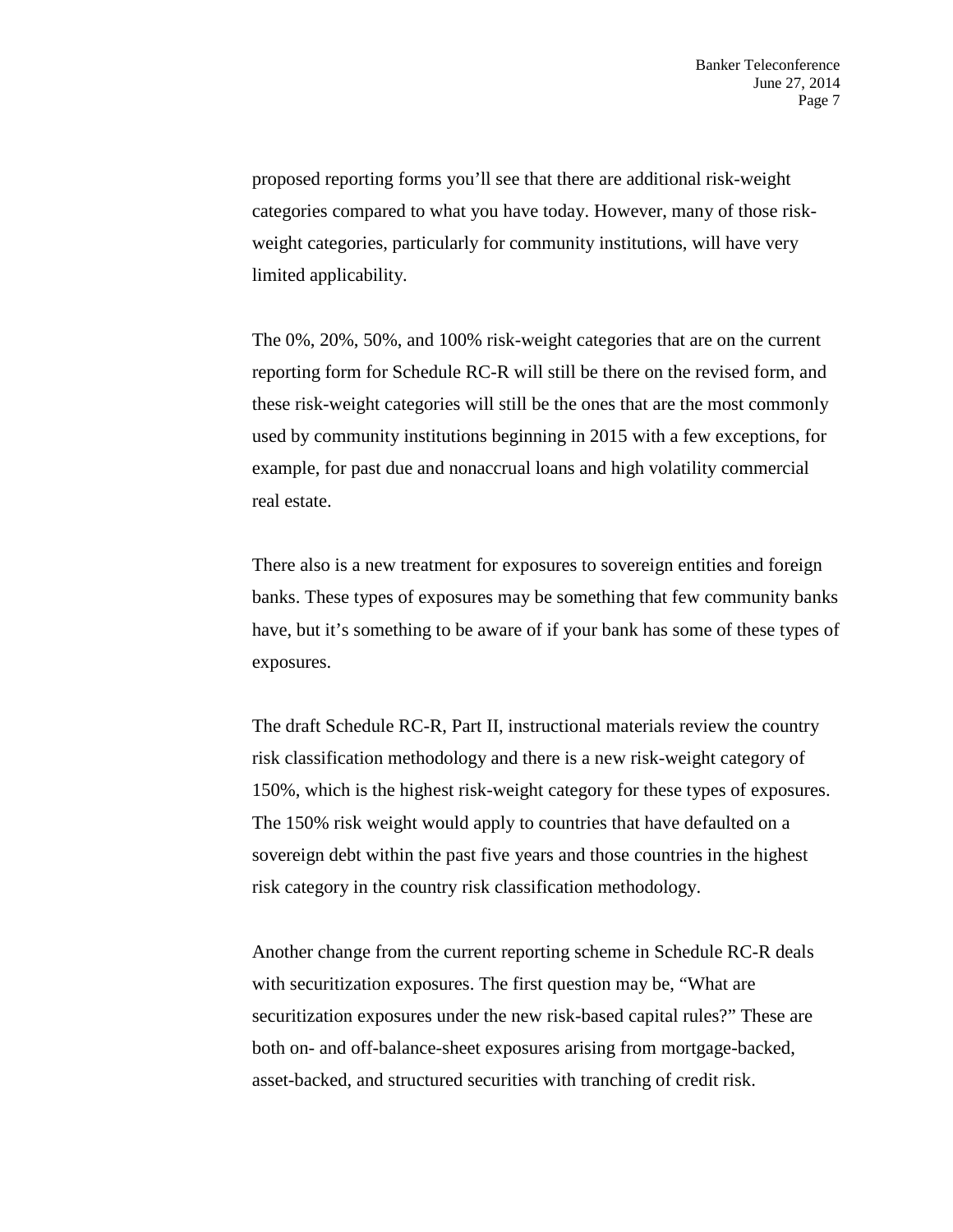Securities such as mortgage-backed pass-through securities would not be considered securitization exposures. Exposures guaranteed by Fannie Mae, Freddie Mac, and Ginnie Mae would also have the same type of riskweighting that they do today and would not be subject to the new securitization exposure calculations.

Because of their new risk-based capital treatment, exposures that meet the definition of a securitization exposure will be excluded from whatever onbalance-sheet asset category they're included in on the Call Report balance sheet, and they will be reported instead in Items 9 and 10 in Part II of Schedule RC-R. We will have more information on this subject when we go through the revised Schedule line-by-line.

Revised Schedule RC-R, Part II, will have additional detail on loans and leases, both held-for-sale loans and held-for-investment loans, that are reported in Items 4.a and 4.b on the Call Report balance sheet. These loans and leases will be reported in revised Part II, Items 4 and 5. The additional detail involves having separate line items for residential mortgage exposures, high volatility commercial real estate exposures, and exposures that are past due 90 days or more or in nonaccrual status, with some exceptions. Then all the remaining loan and lease exposures would be reported.

In the Derivatives and Off-balance-sheet Items section of revised Schedule RC-R, Part II, there is a new category for what are called repo-style transactions. This includes securities lent and securities borrowed, which may be off-balance-sheet items that are not commonly encountered at community institutions, but the definition of repo-style transactions also includes securities sold under agreements to repurchase, which actually are on-balancesheet items, but they will now be treated as off-balance-sheet for risk-based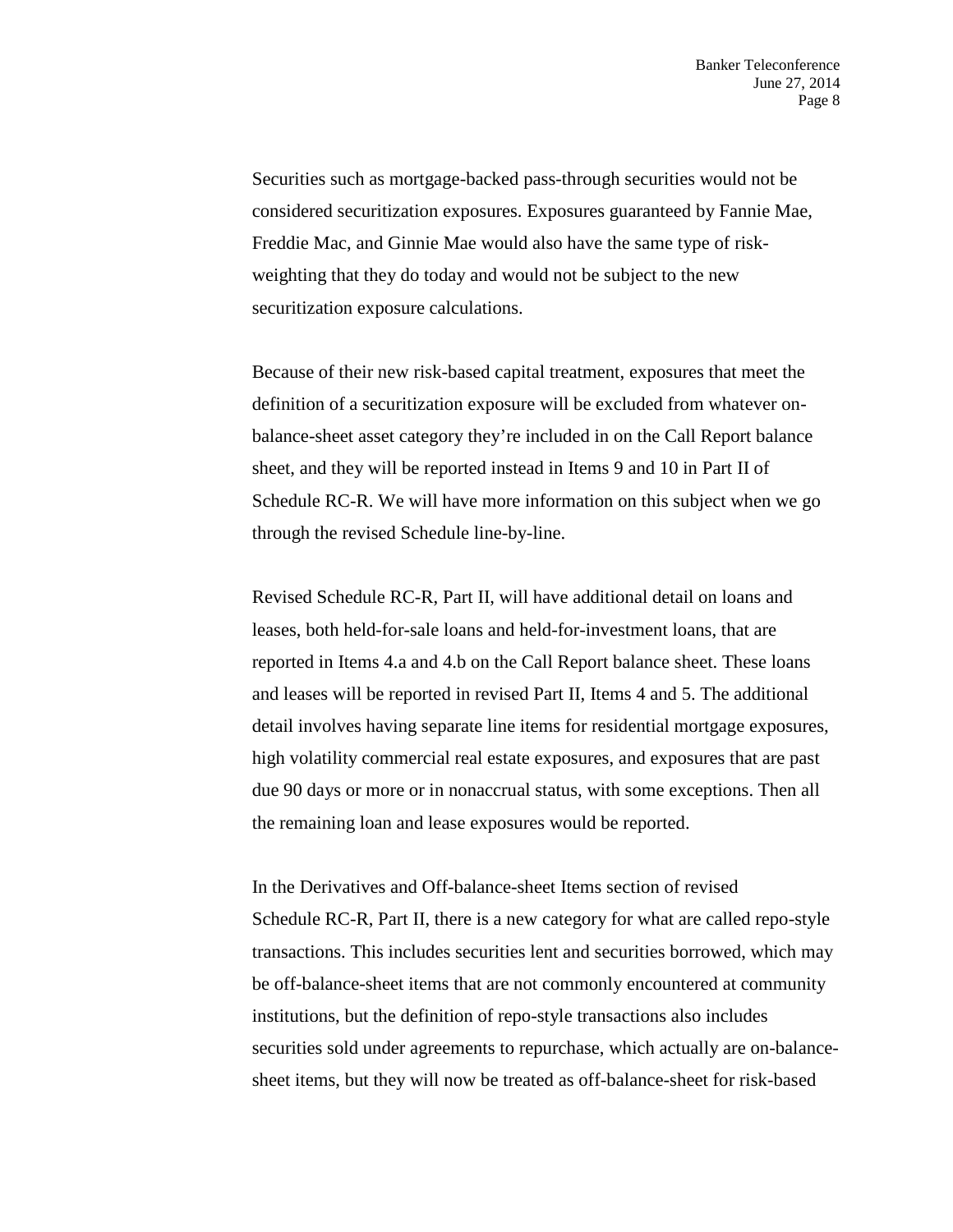capital purposes. Securities sold under agreements to repurchase are reported in Item 14.b of Schedule RC, the Call Report balance sheet.

With respect to unused commitments, there will be additional categories that would be reported in Schedule RC-R, Part II. The first new category deals with those unused commitments with an original maturity of one year or less. Under the existing risk-based capital standards that are being replaced by the new standardized approach, these unused commitments have had a 0% credit conversion factor, and they will now have to go through the credit conversion process using a 20% conversion factor.

Banks will also begin reporting the amount of unconditionally cancelable commitments, which generally speaking, would be commitments under home equity lines of credit and credit card accounts. These commitments continue to have a 0% credit conversion factor.

In the derivatives area, revised Schedule RC-R, Part II, includes separate reporting for over-the-counter versus centrally cleared derivatives, both for the risk-weight category allocations and the Memoranda items on remaining maturities.

So, at a high level, those are some of the key changes that have been proposed for Schedule RC-R, Part II, as well as some comments about what will still be the same. I hope that you will see that a lot of what is in the proposed revised version of Schedule RC-R, Part II, is not that much different than what your bank is doing currently when completing the Call Report each quarter.

Let's go to Handout Slide 8 where we'll start a line item review of revised Schedule RC-R, Part II. To set the framework for how I will be talking about the various line items, we are anticipating that virtually all community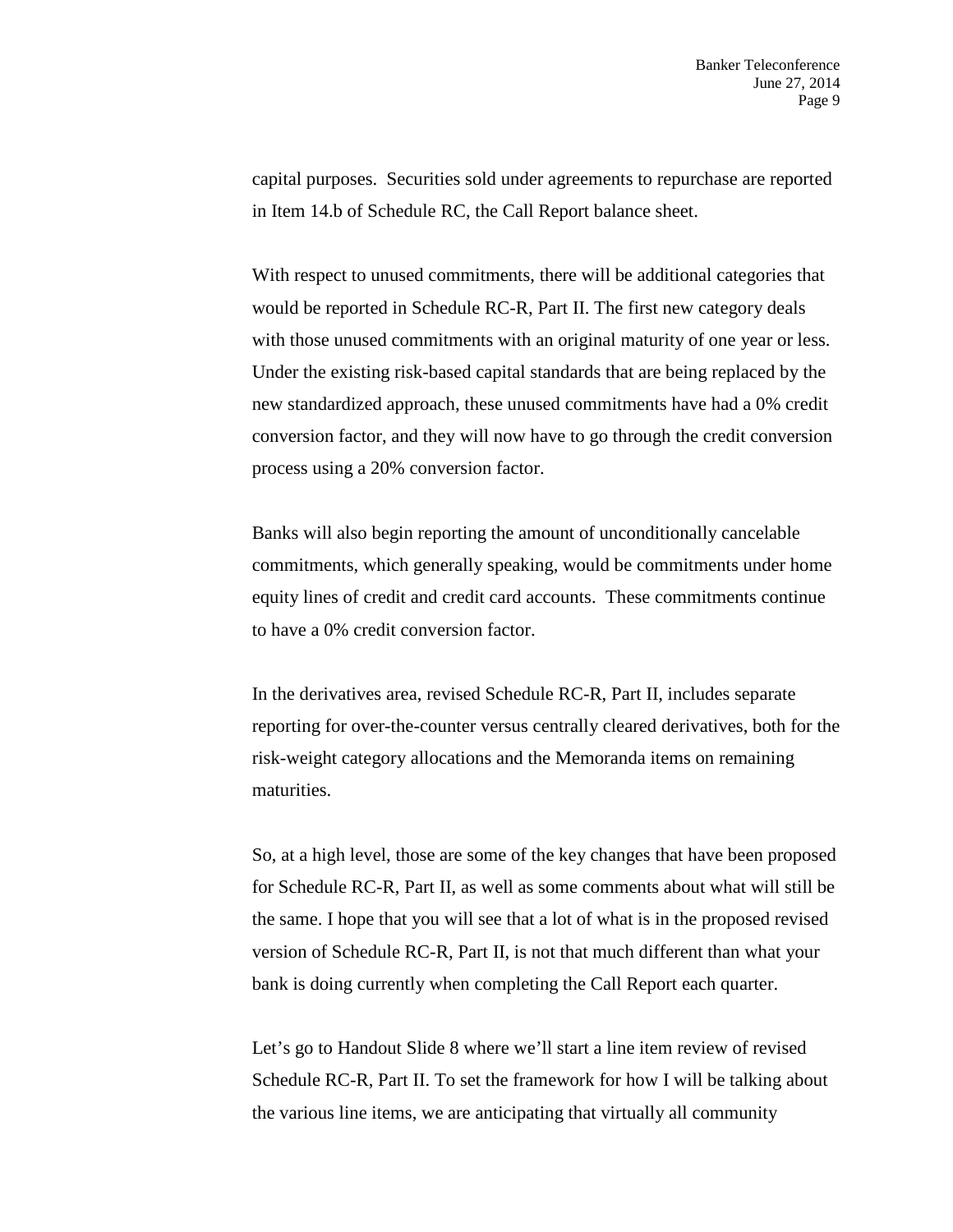institutions will elect the AOCI, or Accumulated Other Comprehensive Income, opt-out election, which banks will make for the initial time in the March 2015 Call Report.

We will assume that this election has been made for purposes of describing what should be reported in Part II of Schedule RC-R. In addition, there are a limited number of large institutions that are subject to the Market Risk Capital Rule. So, for purposes of my comments about the handouts, we'll assume that your institution is not subject to the Market Risk Capital Rule.

One other overriding comment to keep in mind is that as the various asset items and off-balance-sheet items are slotted in Column A of revised Schedule RC-R, Part II, any exposures that meet the definition of a securitization exposure that I talked about before, that is, exposures where there is a tranching of credit risk, will be excluded from the Column A amount in Items 1 through 8 and Items 12 through 21. These securitization exposures instead will be reported in Column A for Items 9 and 10.

If you have the samples of the proposed Schedule RC-R, Part II, report forms that were posted on the FFIEC's Web site, Pages 1 and 2 of the sample forms cover the initial categories of on-balance-sheet assets.

For each of the asset categories, I will try to highlight some things to be aware of when your bank has to begin completing the revised schedule. Cash and balances due from depository institutions will be reported in Item 1. This is the first time that the new country risk classification methodology applies, although it applies throughout all the on and off-balance-sheet categories. This methodology is one of the reasons the 150% risk-weight column has been added.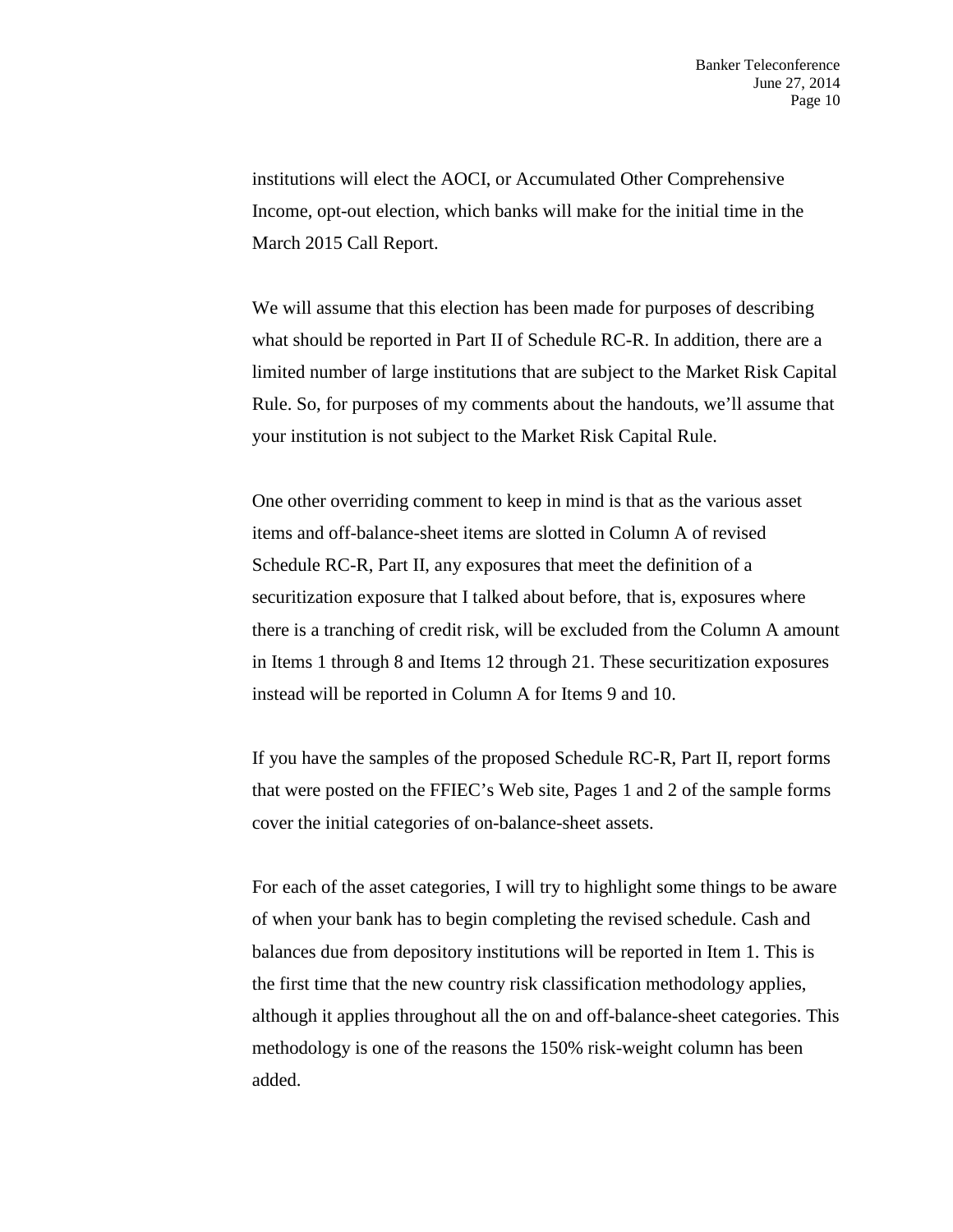As mentioned before, that higher risk-weight would apply to certain exposures to foreign banks and foreign central banks. When we get to certain other asset and off-balance sheet items, the 150% risk weight would also apply to certain claims on foreign governments and foreign public sector entities.

These types of exposures and claims may be something that most community banks do not have, but some institutions may have exposures to foreign governments, foreign central banks, and foreign banks. The County Risk Classification methodology comes into play for these foreign exposures and could result, potentially, in a risk-weight as high as 150%. Overall the Country Risk Classification methodology has a range of risk weights from 0% up to 150%.

Item 2.a deals with held-to-maturity securities. In Column A, we would exclude any securitization exposures that are reported on the Call Report balance sheet in the held-to–maturity securities asset category.

After excluding securitization exposure from Column A, what's left to be reported in Column A will be the amortized cost for the bank's remaining held-to-maturity securities. If there are any unrealized gains and losses in accumulated other comprehensive income, or AOCI, associated with held-tomaturity securities, which would typically arise because of the accounting for certain other-than-temporary impairment losses and transfers of securities from the available-for-sale account to the held-to–maturity account.

There would be an adjustment for those AOCI amounts associated with heldto-maturity securities in Column B to arrive at what's called the Exposure Amount, which is the amount that gets risk weighted.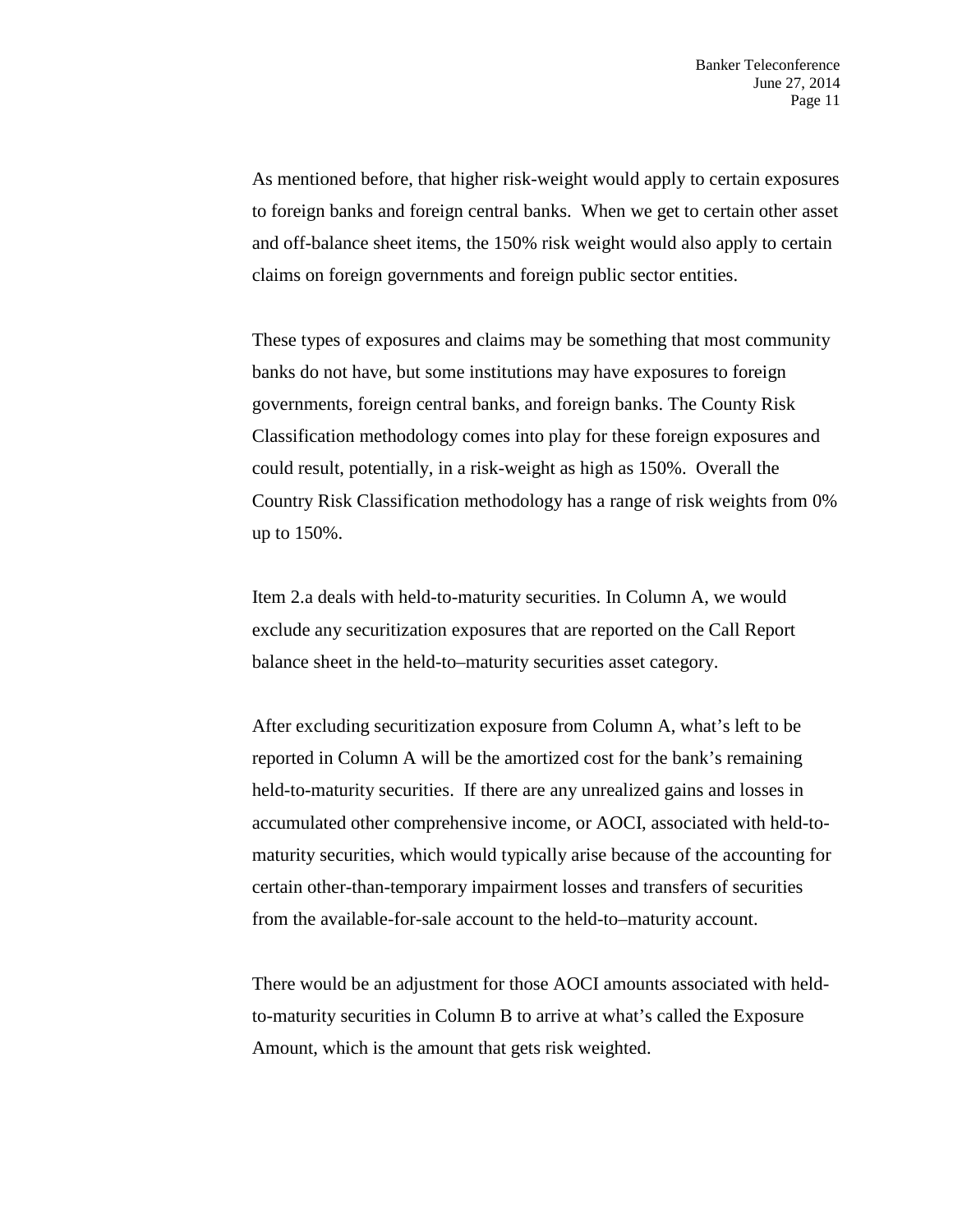If we look across the columns for Item 2.a, the held-to–maturity securities, we again see the 150% risk-weight category that may apply to certain foreign exposures.

Now we will move to Item 2.b for available-for-sale securities. Again, Column A picks up the balance sheet amount of these securities excluding any available-for-sale securities reported on the Call Report balance sheet that are securitization exposures. This means that the fair value of the available-forsale securities that are not securitization exposures are reported in Column A.

Assuming that the institution has made the AOCI opt-out election, an adjustment will be made in Column B to transform the fair value amounts for the available-for-sale securities into amortized cost amounts that represent the exposure amounts that will be subject to risk-weighting.

So, Column B will pick up the same sorts of adjustments banks are making today to convert available-for-sale debt securities to amortized cost amounts. If your bank has equity securities that are in the available-for-Sale account and they have unrealized gains, there's an adjustment for these gains to the extent that some of the unrealized gains would be included in Tier 2 capital.

Some of the new risk-weight category columns may apply to available-forsale securities. If you're looking at Page 2 of the Sample Forms, you'll see that there are 300% and 600% risk weights, which will apply to certain available-for-sale equity exposures.

The 300% risk-weight would apply to most available-for-sale equity exposures because they are publicly traded securities. The 600% would apply in the case where an equity exposure in the available-for-sale account is to a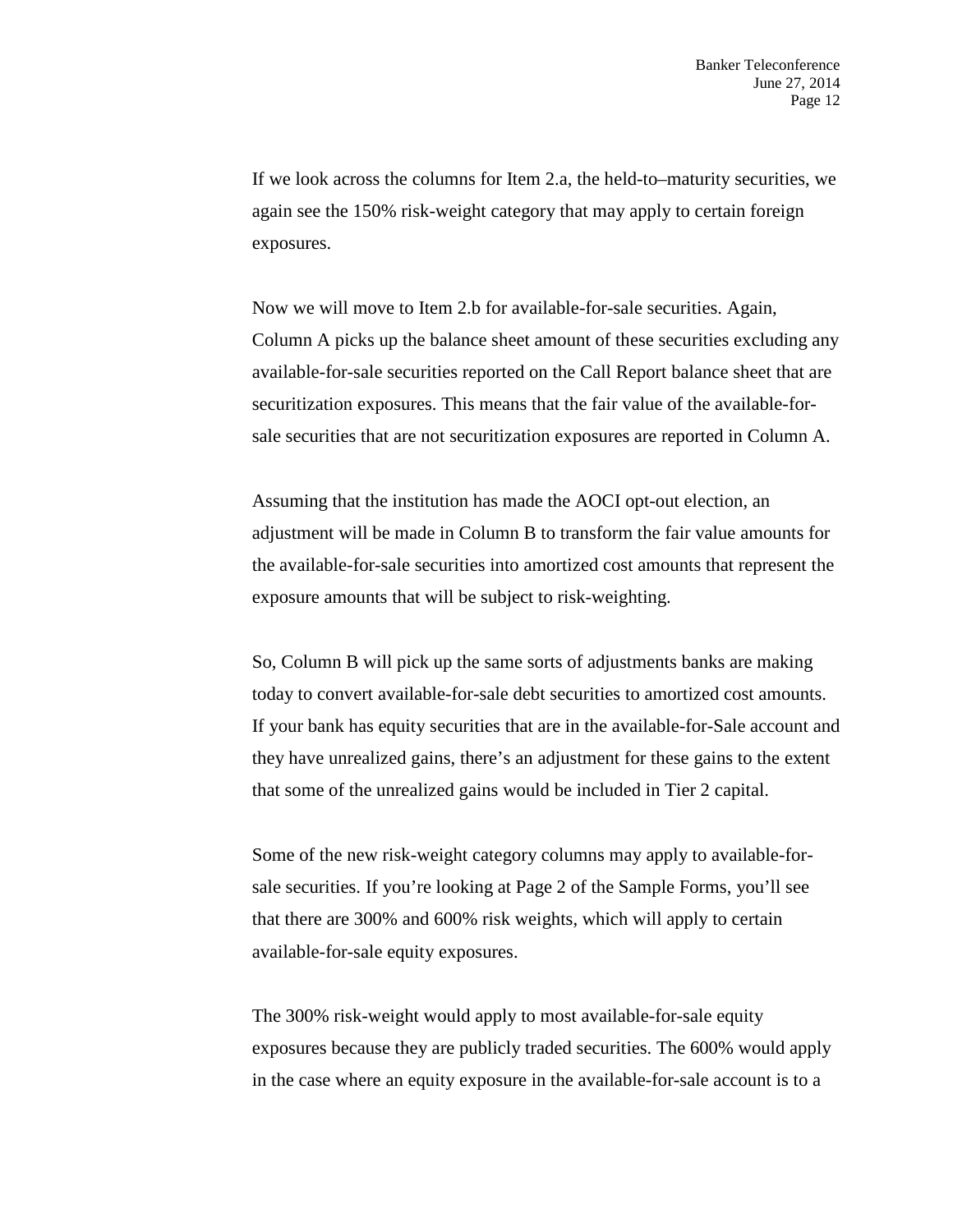hedge fund or another type of investment firm with more than immaterial leverage.

The 100% risk-weight for equity securities would apply in the case where there are available-for-sale equity securities included in what are considered "non-significant equity exposures" where the aggregate adjusted carrying value of a bank's equity exposures do not exceed 10% of Tier 1 plus Tier 2 capital.

A bank may have investments in mutual funds that it reports on the Call Report in the available-for-sale securities category, and these investments can be risk-weighted using a number of approaches. The simple risk-weight approach looks at the highest risk weight that applies to any exposure that the fund is permitted to hold, and the entire exposure amount would be slotted based on that risk weight.

There are also look-through approaches that consider the actual composition of the mutual fund to determine what risk weights to apply, but there's always a 20% risk-weight floor. This means that no mutual fund could have a risk weight lower than 20% even if it invested solely in U.S. Treasury securities.

Finally, the available-for-sale securities in Item 2.b include a 1250% riskweight category. This risk weight would apply to certain credit-enhancing interest-only strips that are not after tax gains on sales or securitization exposures. However, this risk-weight category may have limited applicability to community institutions.

Item 3 covers Fed funds sold and securities purchased under agreements to resell. Here again, the 150% risk-weight column may be applicable if the counterparties to the transactions are certain foreign banks or foreign central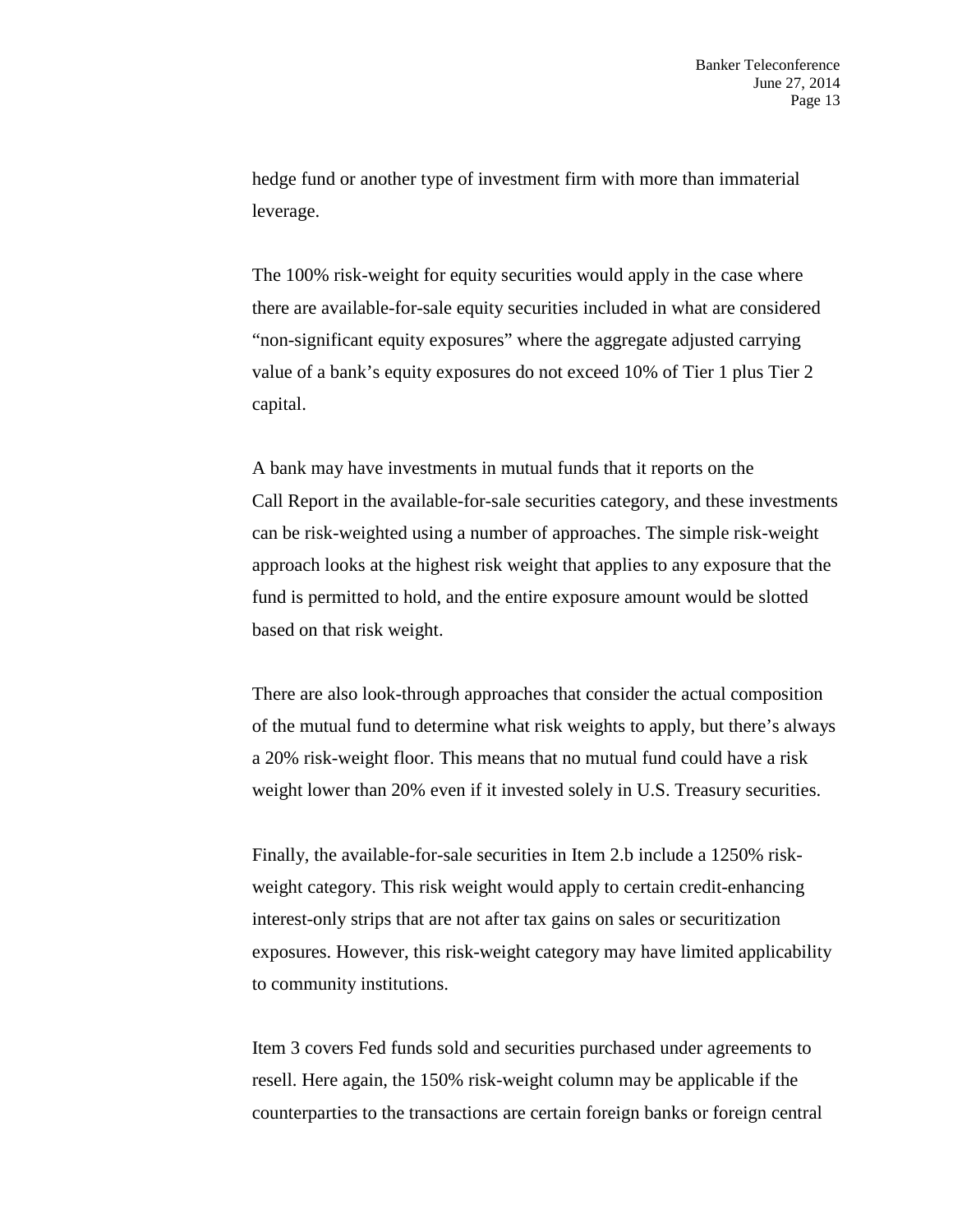banks. There are also new columns for 2% and 4% risk weights, which would probably apply in fairly limited situations to community institutions because they would cover certain centrally cleared transactions.

Next we get to the two items in Schedule RC-R, Part II, that cover loans, Items 4 and 5. Item 4 is shown on Pages 1 and 2 of the draft report forms, and Item 5 is shown on Pages 3 and 4. However, the methodology that applies to Items 4 and 5 is really the same regardless of whether the loans are held for sale or held for investment. So we'll cover both types of loan portfolios at the same time.

As mentioned before, the proposal includes more detailed reporting on the loan portfolio, regardless of whether the loans are held for sale or held for investment, than we have today in Schedule RC-R. Let's look at the individual categories within the two portfolios.

Items 4.a and 5.a covered residential mortgage exposures. How is that term defined under the instructions and the capital rules? Residential mortgage exposures would include a bank's loans secured by first and junior liens on one-to-four family residential properties. It also includes certain smaller balance multi-family residential mortgage loans, if certain conditions are met. These conditions are that the loans are \$1 million or less in size and they have to be managed as part of a homogeneous segment and not individually managed. Even the one-to-four family residential and qualifying multifamily residential loans that are 90 days or more past due or are in nonaccrual status would be reported as residential mortgage exposures.

The highest risk weight that would apply to the residential mortgage exposures would be 100%, so this was an area that the agencies, in adopting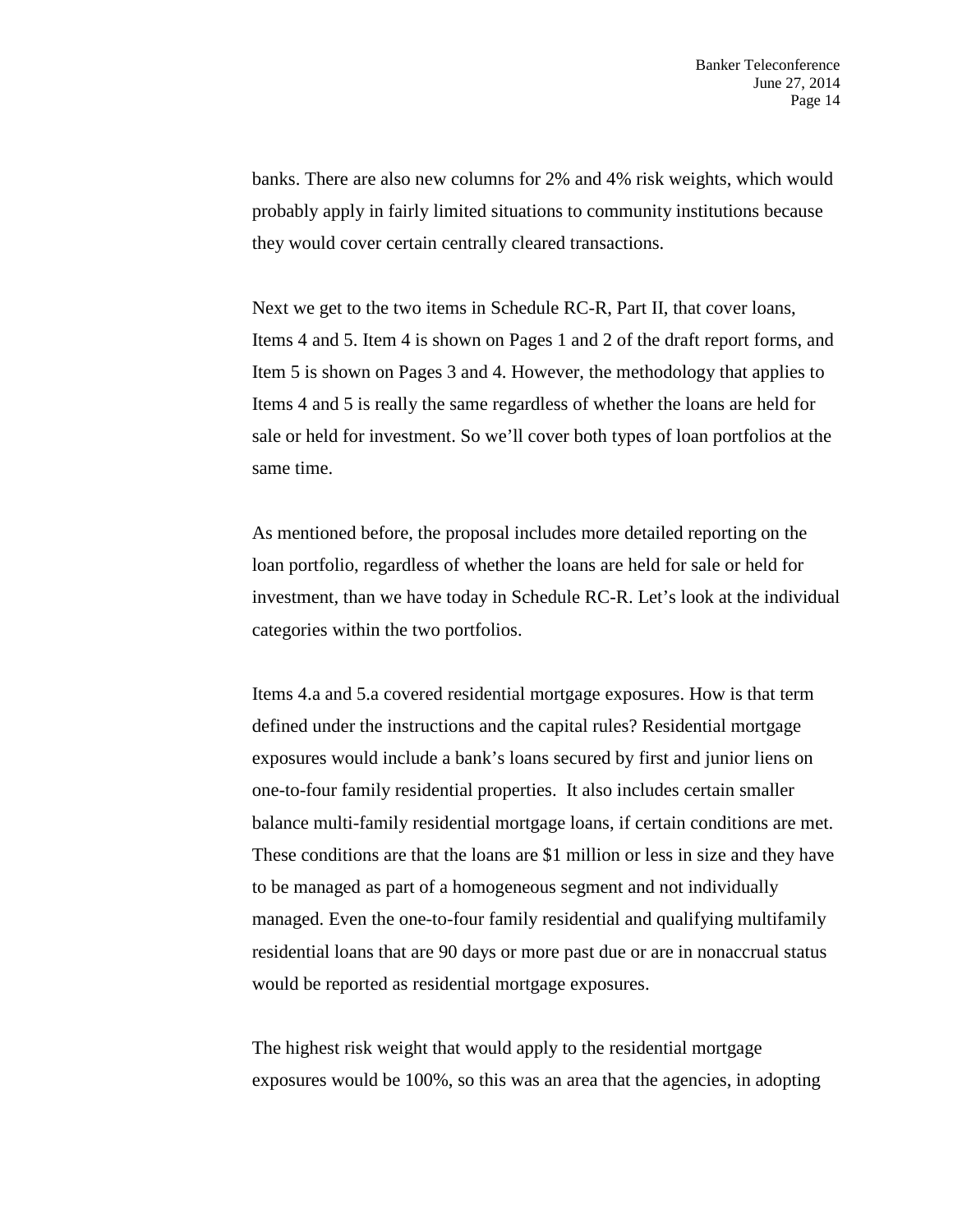their final revised regulatory capital rules, essentially kept the same as under the current risk-based capital rules for residential mortgages.

The other type of exposure that would be included in Items 4.a and 5.a for residential mortgage exposures are what are known as Statutory Multifamily Mortgages. These are multifamily residential mortgages that would not necessarily be subject to the \$1 million size limit, but they do have to meet certain criteria to be eligible for a 50% risk weight, including that the loans must be less than 90 days past due and they cannot be in nonaccrual status. The other criteria deal with loan-to-value ratios, repayment performance by the borrower, length of the amortization period, the original maturity of the loan, debt service coverage ratio requirements, and other factors.

Statutory Multifamily Mortgages is a category of multifamily mortgages that already exists in the risk-based capital standards that we've had in place for a number of years and the category has been carried forward in the revised riskbased capital rules the agencies adopted last year. These Statutory Multifamily Mortgages would be reported in Items 4.a and 5.a as part of residential mortgage exposures.

However, if for some reason one of these multifamily mortgages became 90 days or more past due or was placed on nonaccrual, it would no longer meet the definition of a Statutory Multifamily Mortgage, so it would no longer be reported in Item 4.a or 5.a. It would be reported instead at that point with the bank's other past due exposures.

Items 4.b and 5.b cover the new category of High Volatility Commercial Real Estate Exposures. The complete definition of these exposures is in the revised regulatory capital standards, but it has also been included in a footnote in the draft instructions for these items in revised Part II of Schedule RC-R.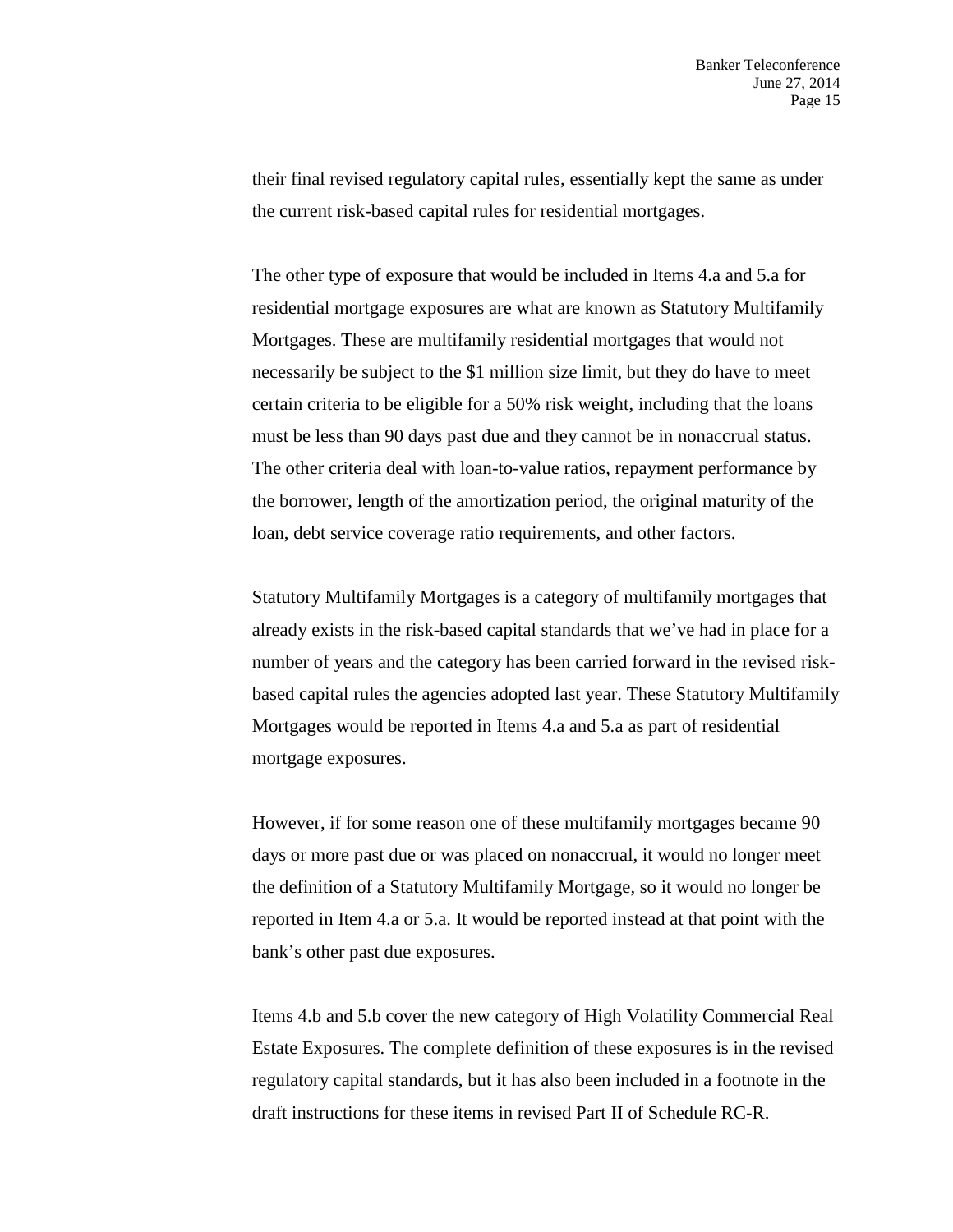As a generalization, the definition of High Volatility Commercial Real Estate Exposures would be, "Acquisition, development, or construction loans that are not for the purpose of financing one-to-four family residential properties, agricultural land, or certain types of commercial real estate projects that meet specified loan-to-value ratio requirements and requirements dealing with the amount of contributed capital that the borrower has to have invested in the project and keep in the project for the length of the project."

To the extent that your bank has individual loans that meet the High Volatility Commercial Real Estate Exposure definition, a 150% risk-weight would apply to the exposure, including for those that are past due or in nonaccrual status. That means that for Items 4.b and 5.b, a bank would really be using only the 150% risk-weight column.

Let's move on to Items 4.c and 5.c, which cover loans and leases that are 90 days or more past due or in nonaccrual status. These items have some exclusions. The residential mortgage exposures that are past due or on nonaccrual would be reported in Items 4.a and 5.a. The high volatility commercial real estate exposures and any sovereign claims that are 90 days or more past due or are on nonaccrual also will be excluded from Items 4.c and 5.c.

So, generally speaking, the past due and nonaccrual exposures reported in Items 4.c and 5.c would be assigned a 150% risk weight, except to the extent they were fully or partially covered by qualifying collateral or eligible guarantees. Having qualifying collateral or guarantees could result in the exposure being allocated either fully or partially to the 0%, 20%, 50%, or 100% risk-weight category depending on the collateral or guarantee.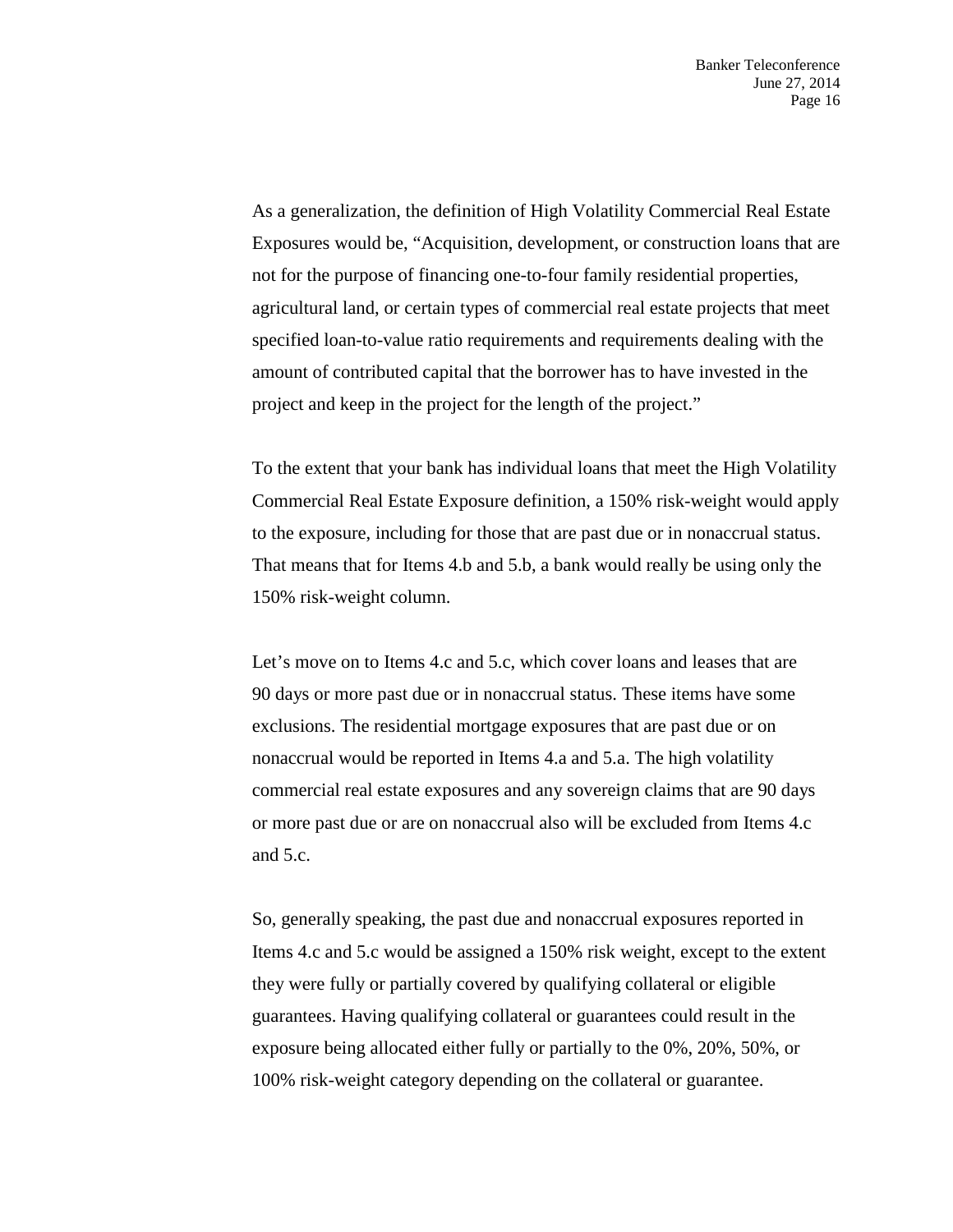Finally, in Items 4.d and 5.d, banks would report all the loan and lease exposures that are reported in the loan and lease items on the Call Report balance sheet, but have not been reported in any of the preceding three categories for Loans and Leases and do not meet the definition of a securitization exposure. If you look at the draft Schedule RC-R reporting forms, you'll see the 0%, 20%, 50% and 100% risk weight categories that have been in place for quite a long time. They would be the main risk weight categories in which the remaining loans and leases would be reported.

However, if you have claims on foreign banks and foreign governments in the loan portfolio, they could potentially have a risk weight as high as 150%. Additionally, any credit-enhancing interest-only strips that might be in the loan account would fall in the 1250% risk weight category, assuming they're not after tax gains on sales or securitization exposures.

If we move now to Pages 3 and 4 of the sample revised Schedule RC-R, Part II, forms, after Item 5 on loans and leases held for investment we have Item 6 for the allowance for loan and lease losses. The treatment that applies today where the balance sheet amount is reported in Column A and then it's treated as an adjustment in Column B is going to be carried forward.

We then get to Item 7 on trading assets. This asset category is not all that frequently encountered at community institutions, but to the extent your organization has trading assets, the fair value of those trading assets reported on the Call Report balance sheet would be reported in Column A of Item 7 with the exclusion of any trading assets that meet the definition of a securitization exposure, which would be reported in Column A of Item 9.c.

In Item 7, a bank would be risk weighting the fair values of its trading assets. The risk-weight categories that would be used would follow the same risk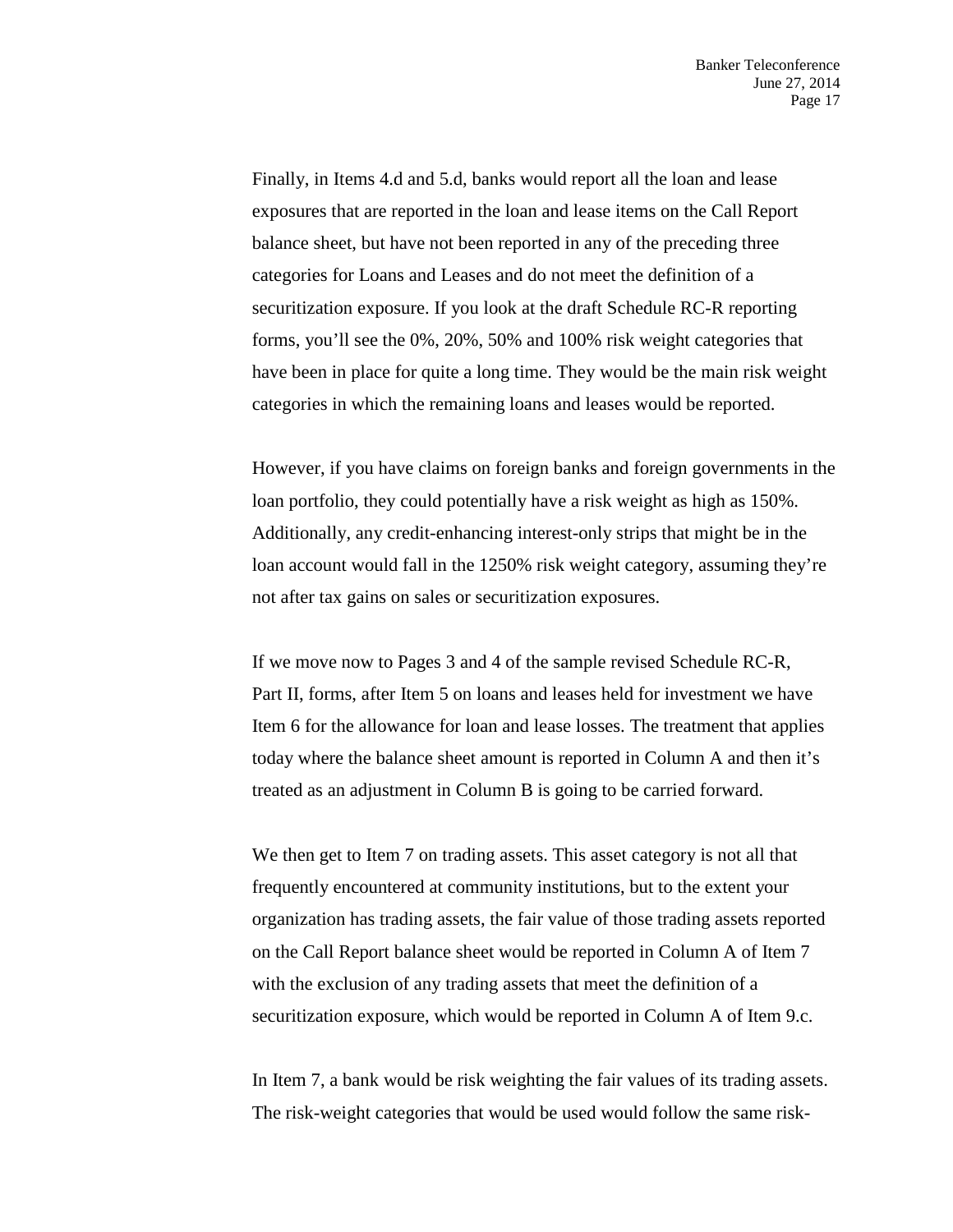weighting scheme that would apply to held-to-maturity and available-for-sale securities based on the type of counterparty and so forth. If a bank has loans in the trading account, the risk weights that would apply to loans would be used.

In other words, the fact that an asset is in a trading account doesn't change how the asset is allocated to a risk weight category; however, it would be the fair value rather than the amortized cost of an asset being allocated to the appropriate risk weight.

That brings us to the last of the asset categories before we get to securitization exposures. All other assets, just As is currently done in Schedule RC-R, the "All other assets" category picks up the remaining Call Report balance sheet asset categories, including bank premises, other real estate owned, intangible assets, and other assets.

To the extent that adjustments to the balance sheet asset amounts reported in Column A are needed in Column B, the types of amounts that a bank would report in Column B would include, as is done today, items like intangible assets and disallowed deferred tax assets that are deducted from regulatory capital. In other words, amounts that are included in all other assets on the balance sheet, but are treated as regulatory capital adjustments when calculating the numerators of the regulatory capital ratios, would be included in Column B.

And in addition, if your bank has any derivative contracts that are held for purposes other than trading and their fair value is an asset amount that is reported in "Other assets" on the Call Report balance sheet, these and all other derivatives are covered in the Off-balance-sheet Items section of Schedule RC-R. Therefore, any derivatives with positive fair value amounts that are reported in "Other assets" would need to be reported in Column B of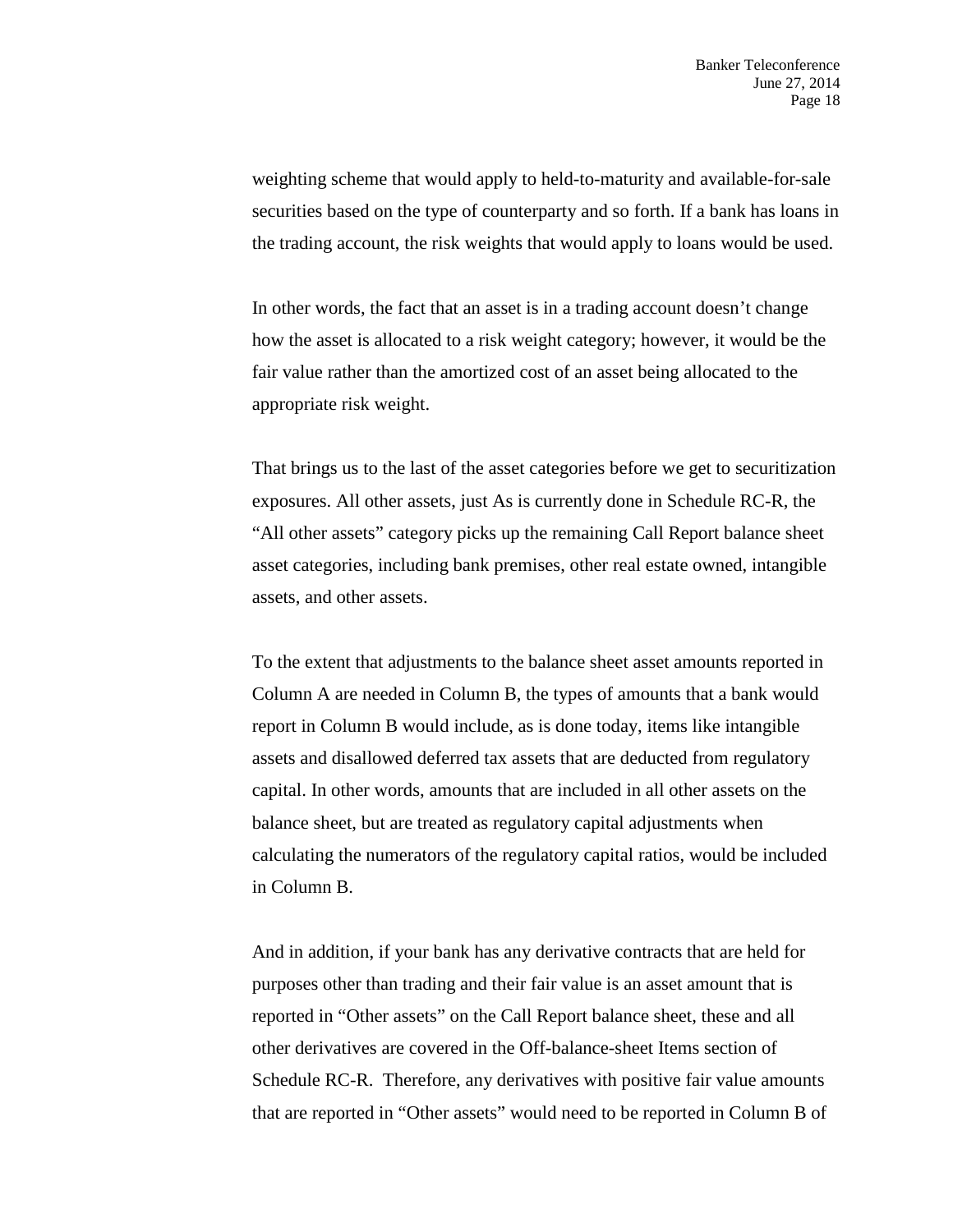Item 8. The derivative contracts will be covered later on when we get to the reporting of derivatives and off-balance-sheet exposures in Schedule RC-R, Part II.

For equity securities reported in "All Other Assets," if we look on Page 4 of the proposed revised Schedule RC-R, Part II, you'll see some high risk-weight categories. For example, the 400% risk weight would apply to those equity exposures that are included in other assets other than those that qualify for the 600% risk weight. Similar to the treatment of equity securities in the available-for-sale account, equities reported in other assets would include investments in hedge funds or other investment firms that have greater than immaterial leverage.

With respect to the 100% risk weight, as was the case when we talked about available-for-sale equity securities, if there are equity investments included in "All other assets" that would fit within the nonsignificant equity exposure aggregate limit of 10% of Tier 1 plus Tier 2 capital, they would be reported in the 100% risk weight.

You will also see some very high risk-weights, 625%, 937-1/2% and 1250%, for "All other assets." These high risk weights would apply to what the revised regulatory capital rules call "Unsettled Transactions." If there are unsettled transactions reported in the balance sheet in the Other Assets category, these transactions would go in these high risk-weight category columns. Again, unsettled transactions are probably something that community institutions typically would not have.

Now if we can move to securitization exposures. These exposures are covered on Page 5 of the sample Schedule RC-R, Part II, reporting forms. When we look at how securitization exposures will be reported in the revised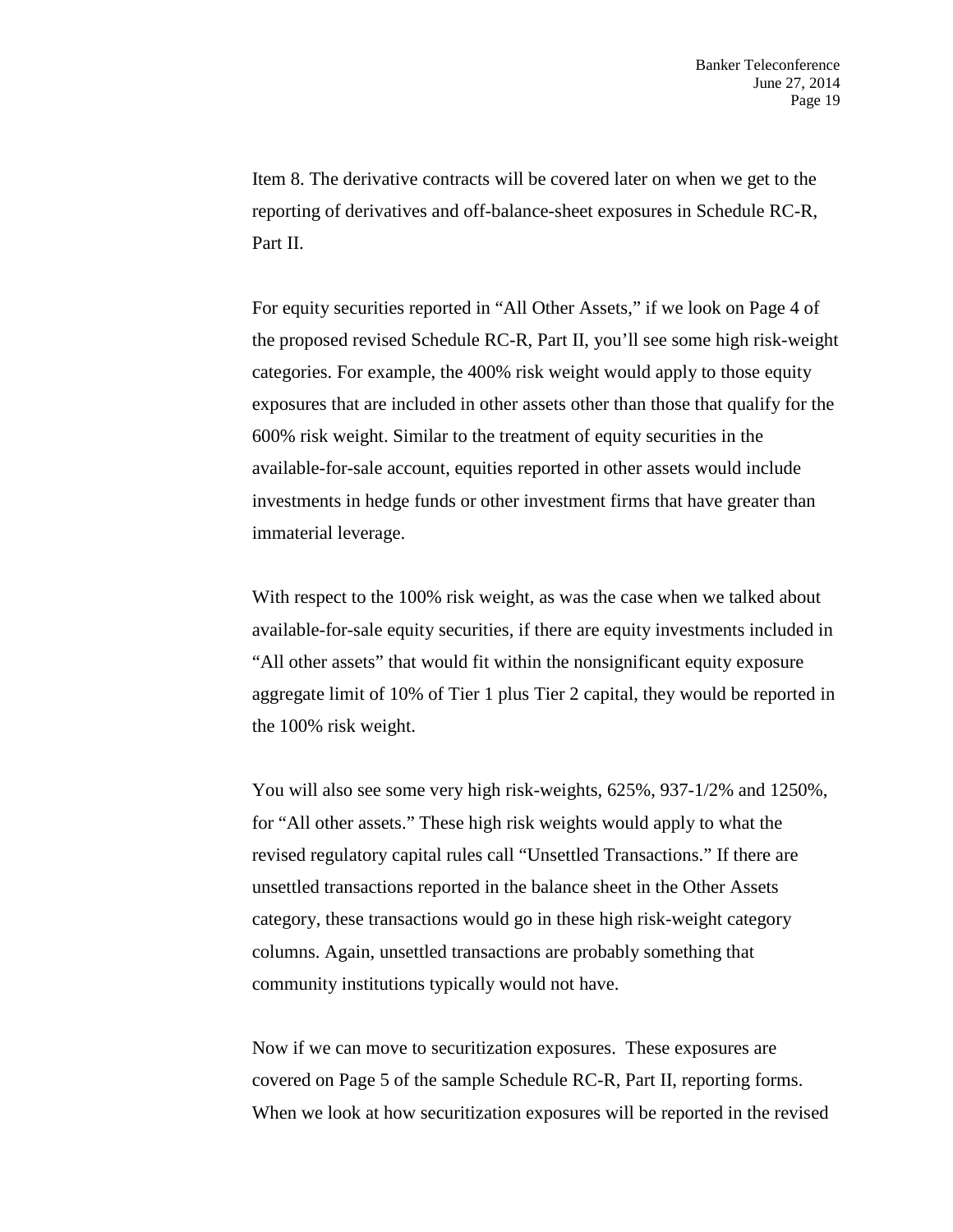version of Part II, there is a somewhat different approach compared to what banks have been accustomed to doing when risk weighting assets and credit equivalent amounts of off-balance-sheet items.

When reporting securitization exposures in Schedule RC-R, we start by using Column A for the balance sheet totals, which we'll report in Item 9, but with a breakdown between the balance sheet amounts of held-to-maturity, availablefor-sale, and trading assets and plus any other on-balance-sheet items that meet the definition of a securitization exposure.

As mentioned earlier, securitization exposures include those mortgage-backed securities, asset-backed securities, and structured financial products with a tranching of credit risk, excluding such instruments as pass-throughs and securities guaranteed by Ginnie Mae, Fannie Mae, and Freddie Mac.

For these on-balance-sheet securitization exposures there are three possible methods for risk weighting, but there are also some rules that apply when a method has been selected. An institution would choose to use either the Simplified Supervisory Formula Approach, referred to as the SSFA, or the Gross-Up Approach to determine what the amount of risk-weighted assets is for an institution.

When there is a choice between those two methods, you have to choose one method or the other and apply them to all such exposures. Nevertheless, when you have selected one of the two methods, there's also an ability to apply a 1250% risk weight at an individual securitization exposure level, or potentially to all exposures, a 1250% risk-weight. Columns Q, R, and S of Item 9 cover these three risk-weight methodologies, i.e., the 1250% riskweight, the Simplified Supervisory Formula Approach and the Gross-Up Approach.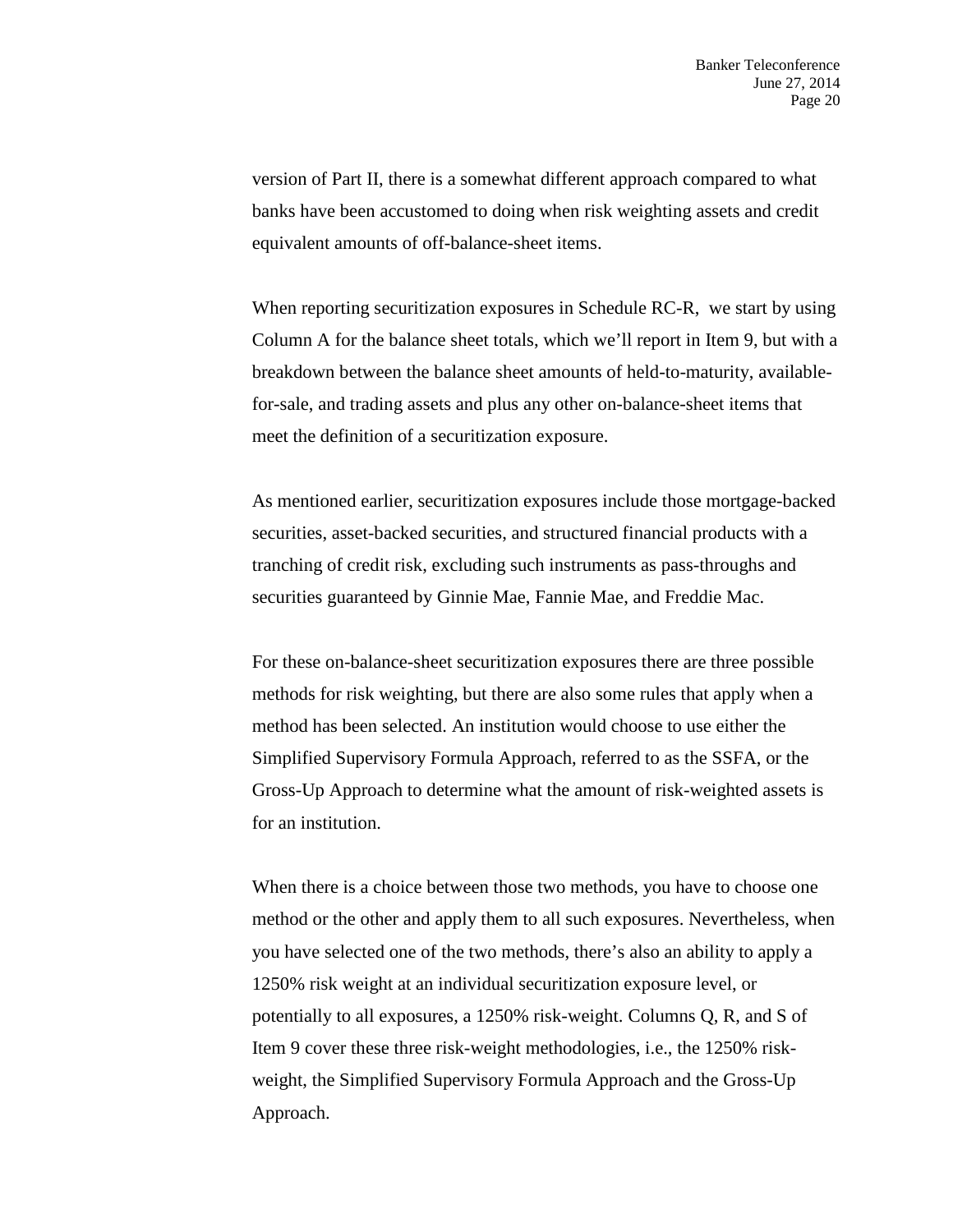If you've glanced at the revised risk-based capital rules or even at the draft instructions for revised Schedule RC-R, Part II, the Simplified Supervisory Formula Approach requires numerous data inputs in order to apply the models that are used to determine the risk-weighted asset amount for a particular securitization exposure.

The few institutions that are subject to the market risk capital rule are required to use the Simplified Supervisory Formula approach when risk weighting securitization exposures. However, for community institutions, the availability on a timely basis of the information necessary to implement the SSFA is probably something that would not often occur.

As a result, a community institution would probably want to use either the Gross-Up Approach for its securitization exposures, which is essentially the same as the Gross-Up Approach that exists today for handling certain securitizations, or the 1250% risk-weight. Under the Gross-Up Approach, senior securitization tranches are assigned the associated weighted average risk-weight of the underlying exposures. However, for securitization tranches that are subordinate, the institution would hold capital for the subordinated tranche as well as for all the more senior tranches for which the subordinated tranche provides support. The Gross-Up calculation would also take into account the proportion of the subordinated tranche the institution holds so it can determine the proportionate amount of the senior tranches supported by the subordinated tranche.

The draft instructions for Schedule RC-R, Part II, include examples as well as a table showing the steps to be taken when a bank performs the gross-up calculation. Some institutions are doing this calculation today under the existing reporting requirements for Schedule RC-R, Part II. Once revised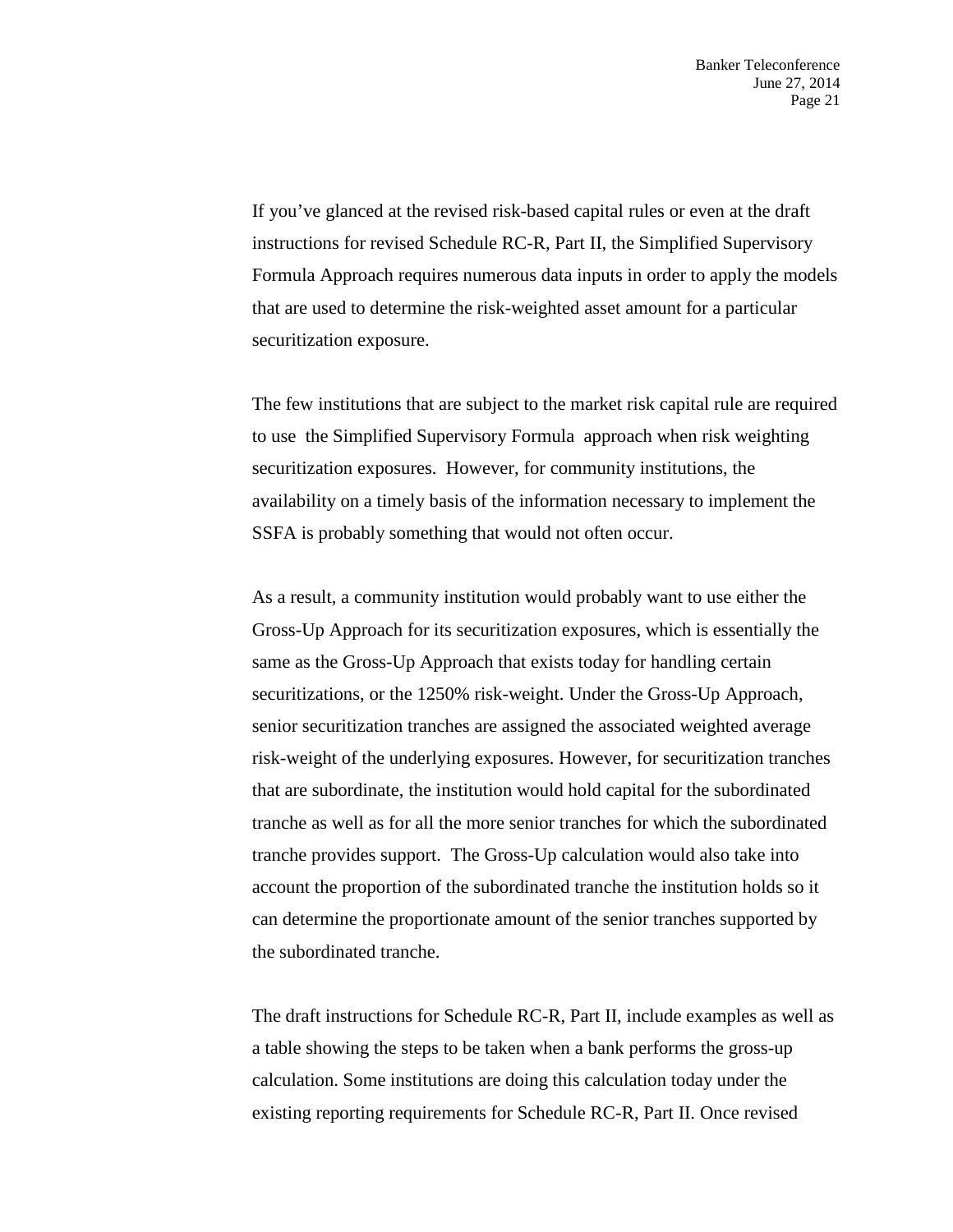Part II takes effect for community institutions, it's likely the Gross-Up Approach and, possibly for certain securities, the 1250% approach would be the securitization exposure approaches most likely to be used.

As previously stated, Column A of Item 9 covers the on-balance-sheet amounts from Schedule RC for securitization exposures in the four asset categories for which separate reporting is proposed in Schedule RC-R. Column B would again be used for adjustments to the amounts reported in Column A, but the adjustments here are rather limited and depend on the riskweighting approach being applied to the securitization exposures.

To the extent an institution is using the 1250% risk-weight, any difference between the on-balance-sheet amount of the securitization exposure and what's deemed to be the exposure amount under the revised capital rules, would be reported as adjustments in Column B.

Let's first think of securitization exposures that are included in a bank's heldto-maturity and available-for-sale securities. For institutions that have made the AOCI opt-out election and are applying the 1250% risk weight to securitization exposures that are held-to-maturity securities, the adjustments to be reported in Column B of Item 9.a are likely to be just for the amounts reported in AOCI that are associated with these held-to-maturity securitization exposures. These adjustments would be limited to the portion of other-thantemporary impairment losses on held-to-maturity securitization exposures that were recognized in AOCI, and amounts remaining in AOCI from previous transfers from available-for-sale to held-to-maturity.

For securitization exposures that are available-for–sale securities to which the 1250% risk weight will be applied when a bank has elected the AOCI opt-out election, the bank would need to convert the fair value reported in Column A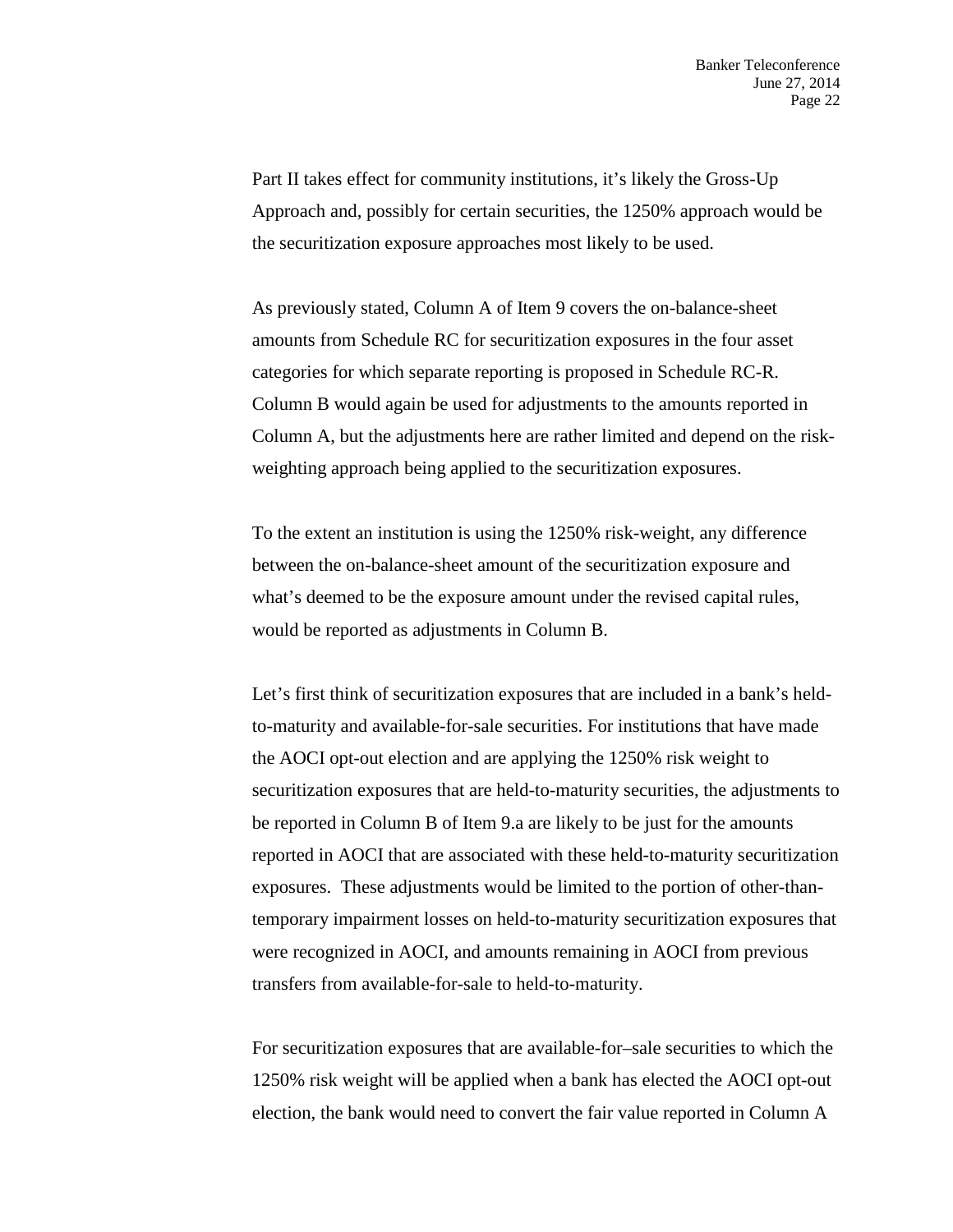of Item 9.b to an amortized cost amount, and that difference would go in Column B.

When the 1250% risk weight is being elected for held-to-maturity and available-for-sale securitization exposures, then the exposure amount of the securitization, the Column A number adjusted for the amount in Column B, would be reported in Column Q of Item 9.a or 9.b for the 1250% risk weight.

If the institution is using the Gross-Up Approach or if for some reason it chooses to use the Simplified Supervisory Formula Approach for all of the other securitization exposures to which the 1250% risk weight is not being applied, then the balance sheet amount of those securitization exposures reported in Column A would also be reported in Column B.

When we then get to Column R or S, depending on which of the two riskweighting approaches is being used, there is a difference from the traditional way of allocating on-balance sheet asset amounts to risk-weight categories when completing Schedule RC-R. The exposure amount itself, that is, the adjusted balance sheet amount, would not be reported in Column R or Column S.

What would be reported instead would be the actual risk-weighted asset amount after applying the necessary calculations to the exposure amount of each securitization exposure. Those risk-weighted asset amounts would be reported in Column R or S as appropriate.

As a simple example, under the Gross-Up Approach you might have a subordinated tranche in a securitization with a \$100,000 exposure amount, which is the amortized cost of an available-for-sale securitization exposure in Item 9.b. When you perform the Gross-Up calculation, the risk weighted asset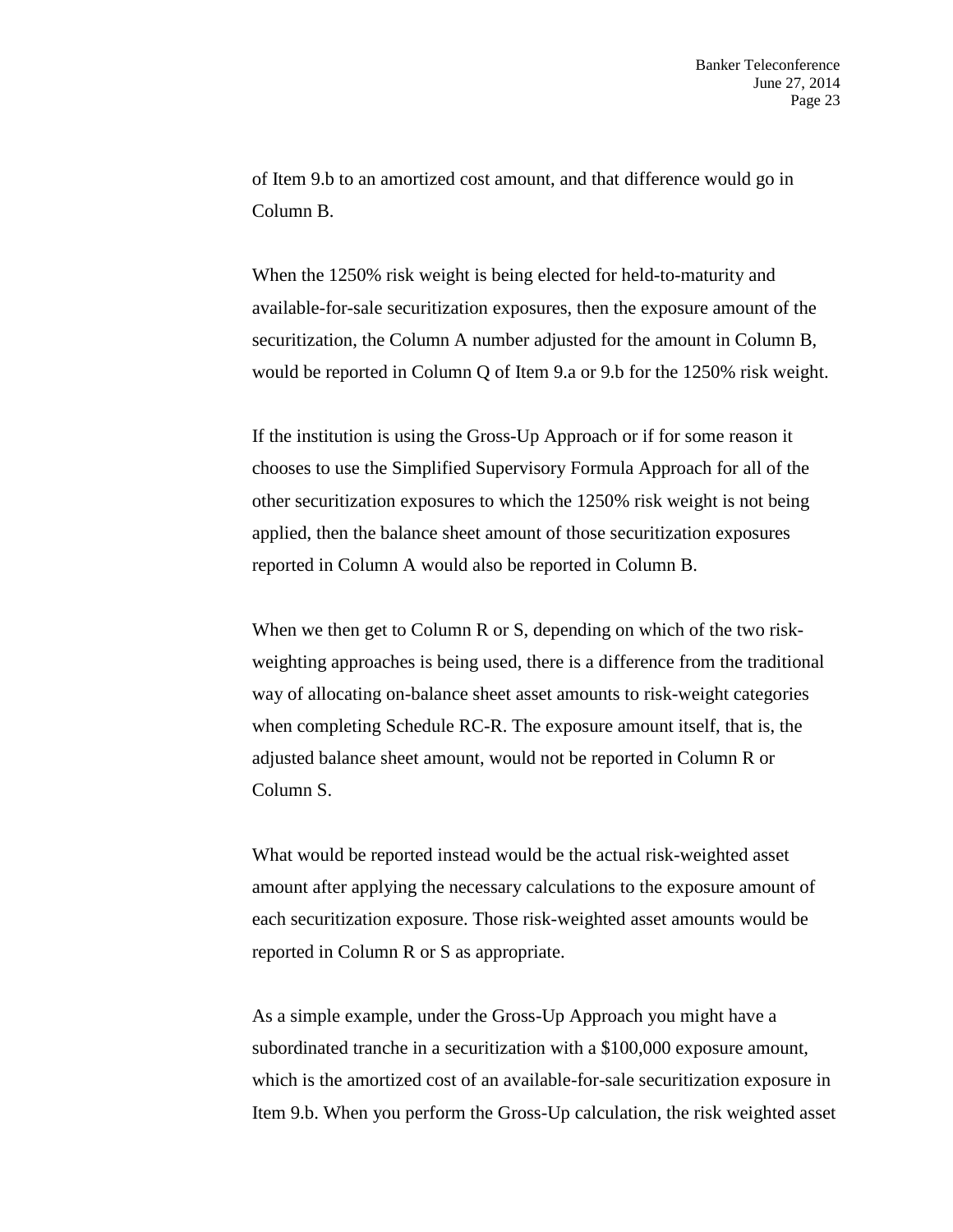amount for this subordinated tranche, because it has to provide capital support to the senior tranches in the securitization, might be \$470,000.

So you would need to report the \$470,000 risk-weighted asset amount in Column S of Item 9.b for this available-for-sale securitization exposure, rather than reporting the \$100,000 exposure amount of this available-for-sale subordinated securitization exposure in Column S.

Next on proposed Schedule RC-R, Part II, on Page 5 of the draft forms would be the off-balance-sheet securitization exposures in Item 10. This item would include any derivatives and off-balance-sheet items that are reported in Call Report Schedules RC-L or RC-S that meet the definition of a securitization exposure.

These may not be a type of securitization exposure that many community institutions have because they typically would not be sponsoring securitizations and they may not have much derivative activity. Nevertheless, to the extent off-balance-sheet securitization exposures are applicable to a particular bank, Item 10 would be where these exposures would be reported.

The Column A amount in Item 10 would pick up the notional amount of these off-balance-sheet securitization exposures. Then for other columns of Item 10, the comments that I've already made about reporting in Column B the adjustments needed to convert the amount reported in Column A to the exposure amount to be risk weighted and about the reporting of the exposure amount in Column Q when the 1250% risk weight is elected are also relevant to off-balance-sheet securitization exposures. If a bank is using the SSFA or Gross-Up approach to risk weight its securitization exposures, then the riskweighted asset amounts for these off-balance-sheet exposures and not the exposure amounts would be reported in Column R or S, as appropriate.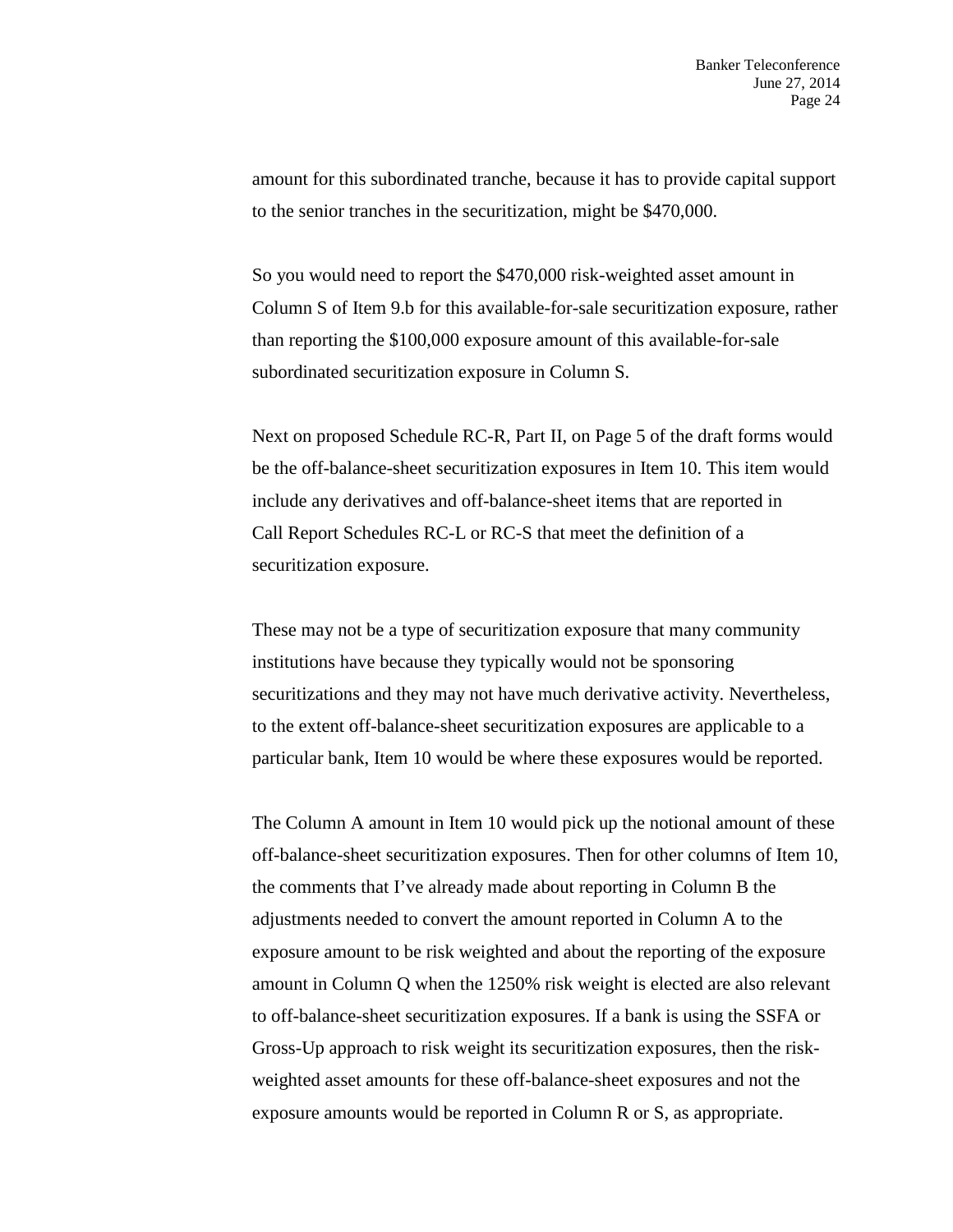That takes us through securitization exposures. From there we move to Item 11 on the form where we have total assets. As noted on Page 5 of the draft Schedule RC-R, Part II, report form, the asset totals would include only the sum of the amounts reported for the various columns of Items 1 through 9.

Item 10 is used for off-balance-sheet securitization exposures so we need to exclude amounts reported in that item from total assets, which is why just Items 1 through 9 would be added up for all of Columns A through Q, but not Columns R and S because they have the different reporting treatment in terms of the risk-weighted asset amounts rather than exposure amounts getting reported in those columns.

Column A of Item 11, which is the total amount of assets reported in Item 12 of the Call Report balance sheet, Schedule RC, must equal the sum of Columns B through Q of Item 11. That is the tie-in that exists today for total assets in the current version of Schedule RC-R, and that same tie-in for total assets will continue to exist going forward in proposed revised Part II of Schedule RC-R.

If we turn to Page 6 of the proposed Schedule RC-R, Part II, forms, and we're on Slide 16 of the handout materials, we're now looking at the Derivatives and Off-balance-sheet Items section of Part II. Again as a reminder, any offbalance-sheet items from Schedule RC-L or other places in the Call Report that are securitization exposures would not be included in Column A of the Derivatives and Off-balance-sheet Items section because they should have been picked up instead in Item 10 that we talked about a few moments ago as securitization exposures.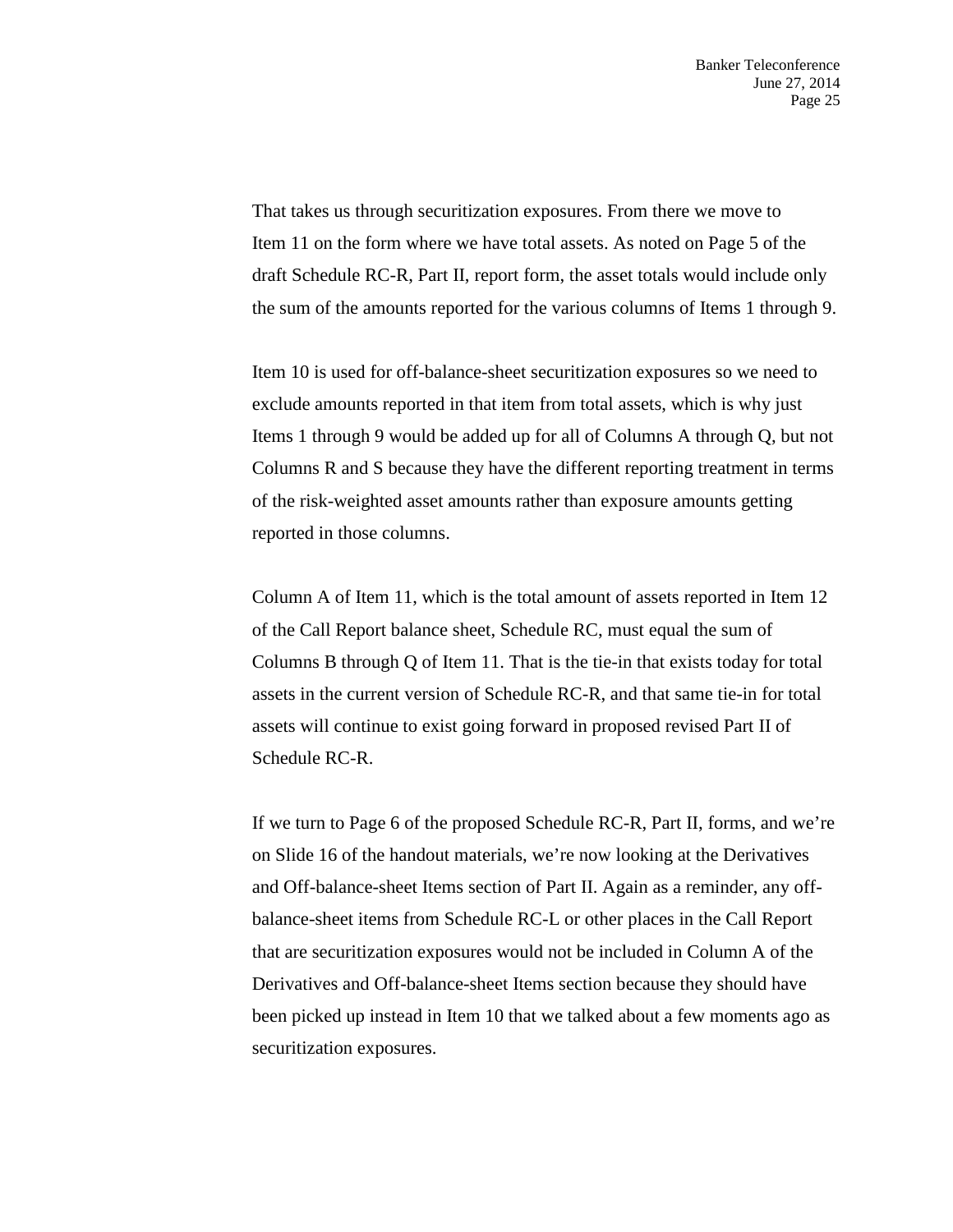The first category of off-balance sheet items, Item 12, deals with financial standby letters of credit. For those financial standbys that are a form of credit enhancement but do not meet the definition of a securitization exposure, the amount that should be reported in Column A of Item 12 is going to depend on the nature of the credit support the standbys are providing to the assets. So in this case, Column A will typically reflect a larger amount than just the unused amount of the financial standby letter of credit. For all the other standbys that are not credit enhancements of assets, the amount unused and outstanding would be reported in Column A.

Looking across the various risk-weight categories that may apply to financial standbys, we again see the 150% risk weight. This risk weight would apply to exposures in the form of financial standby letters of credit that represent claims on certain foreign banks or foreign central banks.

Item 13 covers performance standby letters of credit. Here the face amount, which is the amount outstanding and unused as reported in Schedule RC-L, would be included in Column A. As with all of the categories of off-balancesheet items, a bank would multiply the amount reported in Column A by the credit conversion factor to get to the credit equivalent amount that is reported in Column B. the credit equivalent amount is then what gets allocated to the various risk-weight columns.

Item 14 deals with commercial letters of credit. Here, in a change from what's currently done, a distinction is made based on original maturity. Commercial letters of credit with an original maturity of one year or less would be reported in Item 14, and the unused amount would be reported in Column A.

If you have commercial letters of credit with an original maturity exceeding one year, they would be viewed as an unused commitment and would be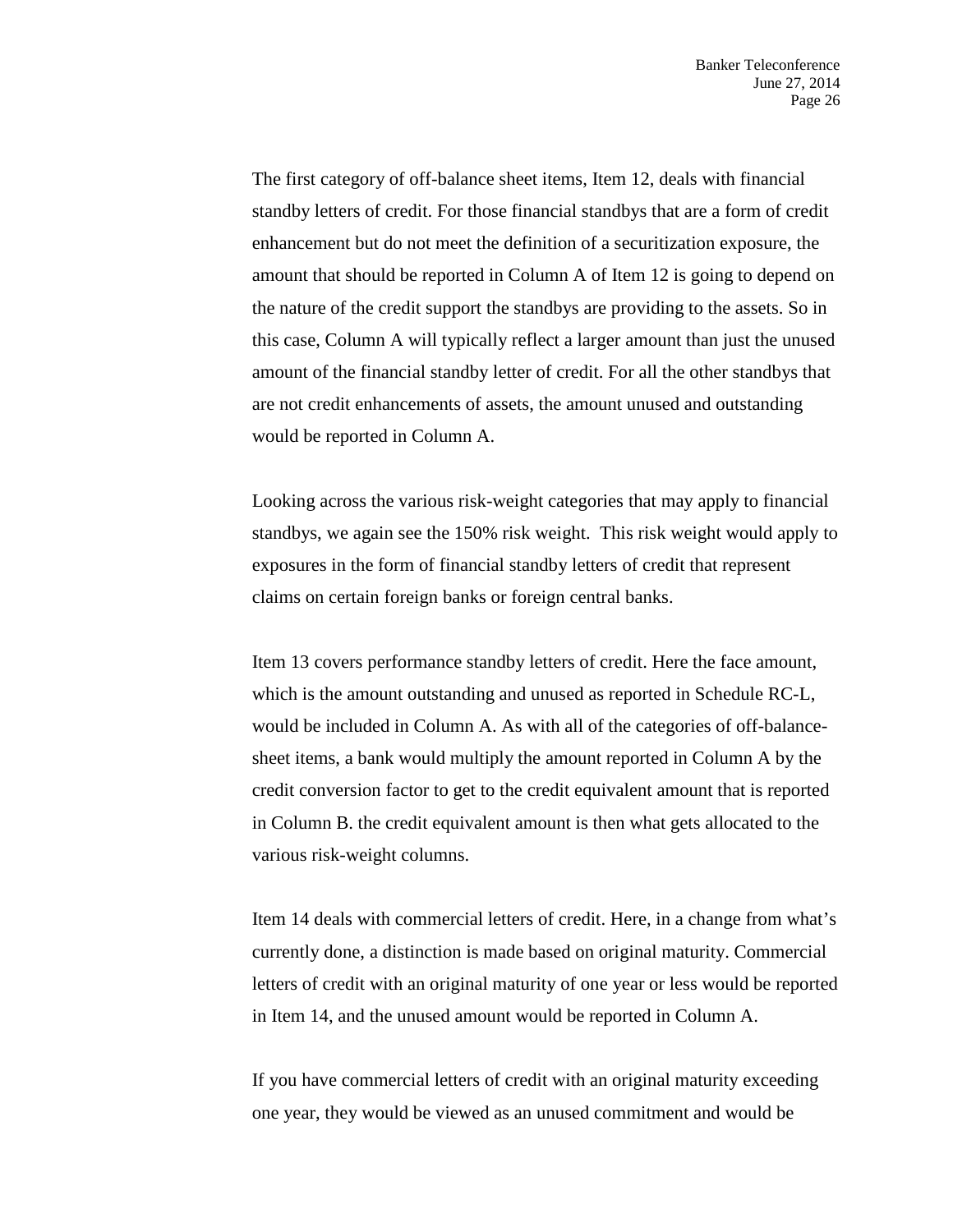reported down in Item 18.c for unused commitments with an original maturity exceeding one year.

After the 20% credit conversion factor is applied to the commercial letters of credit in Column A of Item 14you would have the credit equivalent amount of these off-balance-sheet items, which would be assigned to the risk-weight categories of 0%, 20%, 50%, or 100%, and potentially the 150% category for some claims that are foreign exposures.

Item 15 deals with retained recourse on small business obligations sold with recourse. There is a statutorily mandated risk-based capital requirement for these recourse obligations that has been in place for quite a while. For these retained recourse transactions, where risk-based capital must be maintained only against the recourse retained, that amount would be reported in Column A of Item 15. There will be no change compared to the reporting treatment that currently applies to these types of exposures in Schedule RC-R.

We now move to Item 16 on repo-style transactions. As mentioned earlier, this is a new term in the regulatory capital rules. It covers securities lent, which would be reported in Item 6.a of Schedule RC-L; securities borrowed, for which as previously indicated the RC-L reporting is changing, they will be reported in a new Item 6.b of Schedule RC-L; and then the on-balance-sheet amount of securities sold under agreements to repurchase from the Call Report balance sheet, Schedule RC, Item 14.b. The total of these three amounts would be reported in Column A of Item 16, a100% credit conversion factor would then be applied to arrive at the credit equivalent amount to be reported in Column B. This credit equivalent amount would then be slotting in the various risk-weight category columns based on the counterparty, collateral, and any other relevant factor.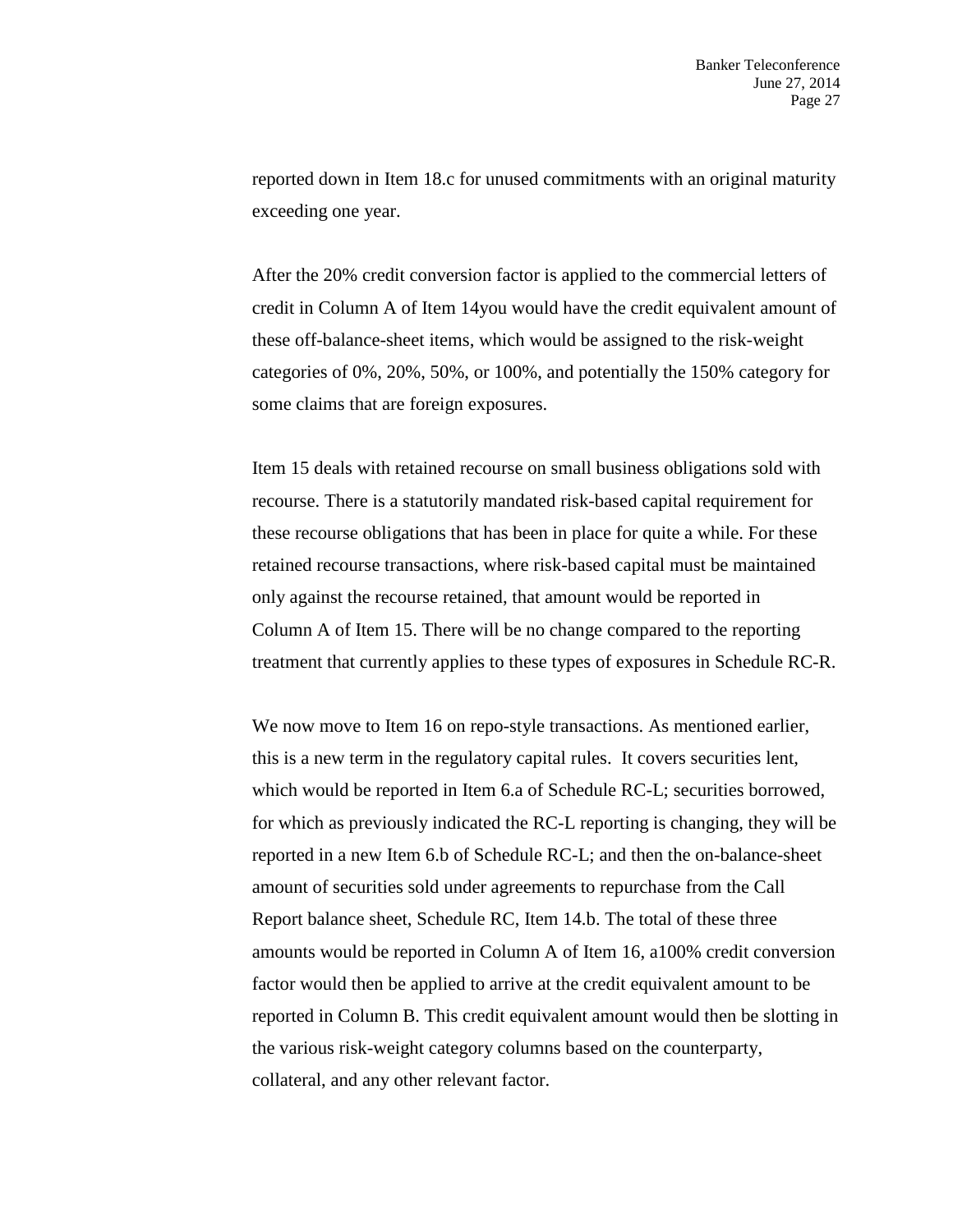For the repo-style transactions in Item 16, we have the 2% and 4% risk-weight category columns available here like we had for the Fed funds sold and securities purchased under agreements to resell on the balance sheet. These favorable risk weights would be available for certain centrally cleared transactions through qualified central counterparties.

Item 17 deals with all other off-balance-sheet liabilities. The amount to be included in Column A would come, at least initially, from the types of items reported in Schedule RC-L, Item 9, that are covered by the regulatory capital rules. Item 17 would also include amounts for risk participations in bankers' acceptances that the reporting bank has acquired. These risk participations are currently reported in their own separate item in Schedule RC-R, Part II, today, but in proposed revised Part II this separate reporting will end and if your bank has any of these risk participations they will be reported with all other off-balance-sheet liabilities.

In addition, to the extent your bank has loans that it has sold, and the transfer qualifies for sale accounting, but the bank has provided credit-enhancing representation and warranties for the transaction, and those representations and warranties do not meet the definition of a securitization exposure, the credit-enhancing representations and warranties would also be included in Item 17 as part of all other off-balance-sheet liabilities. There is an example near the beginning of the draft instructions for Schedule RC-R, Part II, of these credit-enhancing representation and warranties that would be included in Item 17.

The off-balance-sheet liabilities reported in Column A of Item 17 are subject to a 100% credit conversion factor to arrive at the credit equivalent amount that then gets allocated to various risk-weight columns.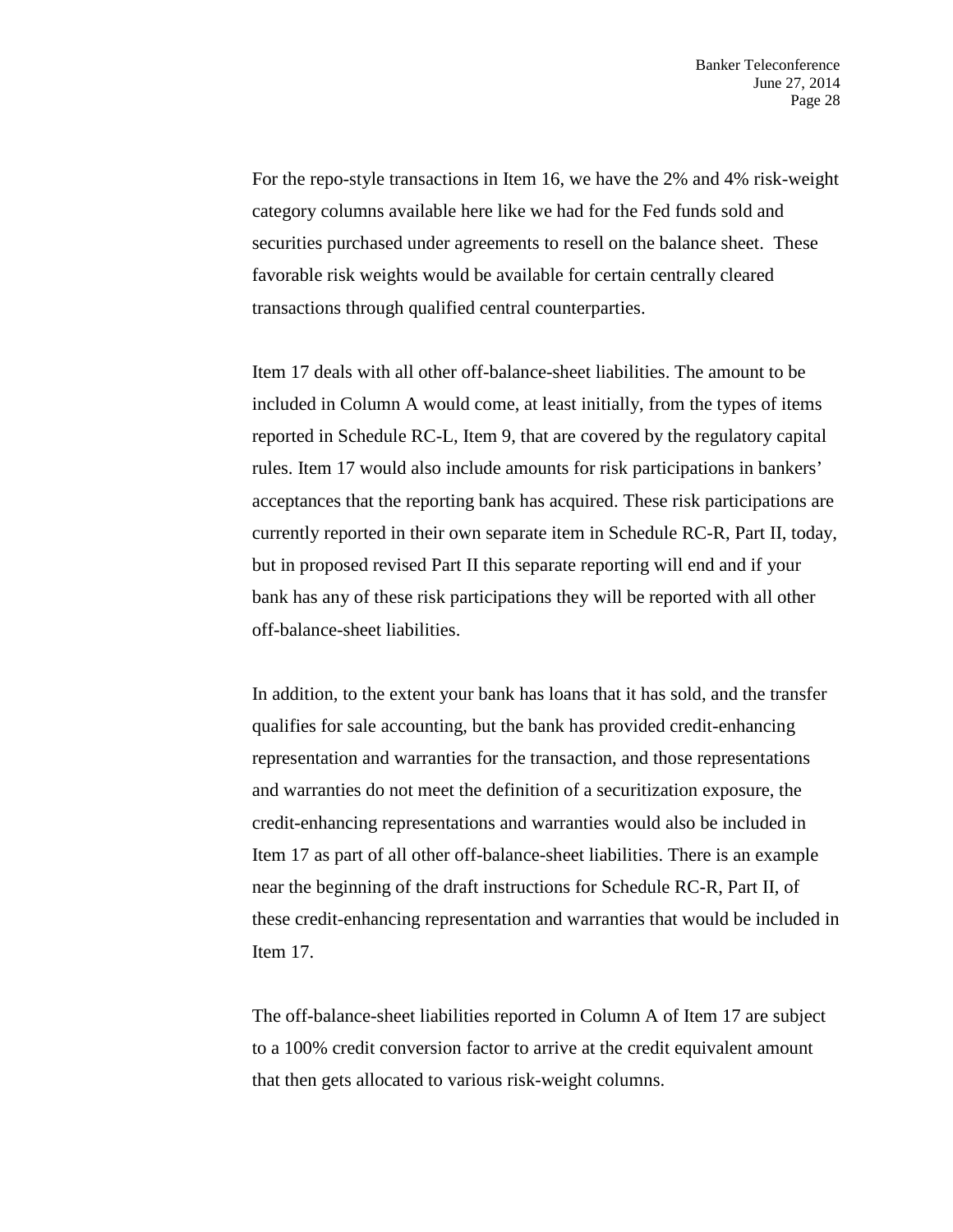Now we move to unused commitments. We're talking about unused commitments in Items 18.a through 18.c and also in Item 19 on Page 7 of the proposed revised Schedule RC-R, Part II, forms. Item 19 covers unused commitments that are unconditionally cancelable.

In contrast, Items 18.a through 18.c cover all unused commitments that are not unconditionally cancelable with a further distinction based on the original maturity of these commitments. These commitments would typically be reported in Schedule RC-L, Item 1. The amount outstanding and unused of these commitments would generally be reported in Column A of Items 18.a, 18.b, or 18.c, as appropriate. There are different credit conversion factors depending on the original maturity, which is why there's all the detail in Item 18.

At present, unused commitments with an original maturity of one year or less are not reported in Schedule RC-R, assuming they are not issued to support asset-backed commercial paper conduits. These unused commitments will now have a 20% conversion factor and they will be reported in new Item 18.a.

Item 18.b covers those commitments to asset-backed commercial paper conduits, which is an arrangement that community institutions are probably not likely to have. Next, consistent with the current risk-based capital rules, those unused commitments with an original maturity exceeding one year continue to have a 50% credit conversion factor and are reported in Item 18.c.

We get to the credit equivalent amounts for unused commitments in Column B by multiplying the amount reported in Column A by the appropriate credit conversion factor and then allocate the credit equivalent amounts to the various risk-weight categories. Again, the new 150% risk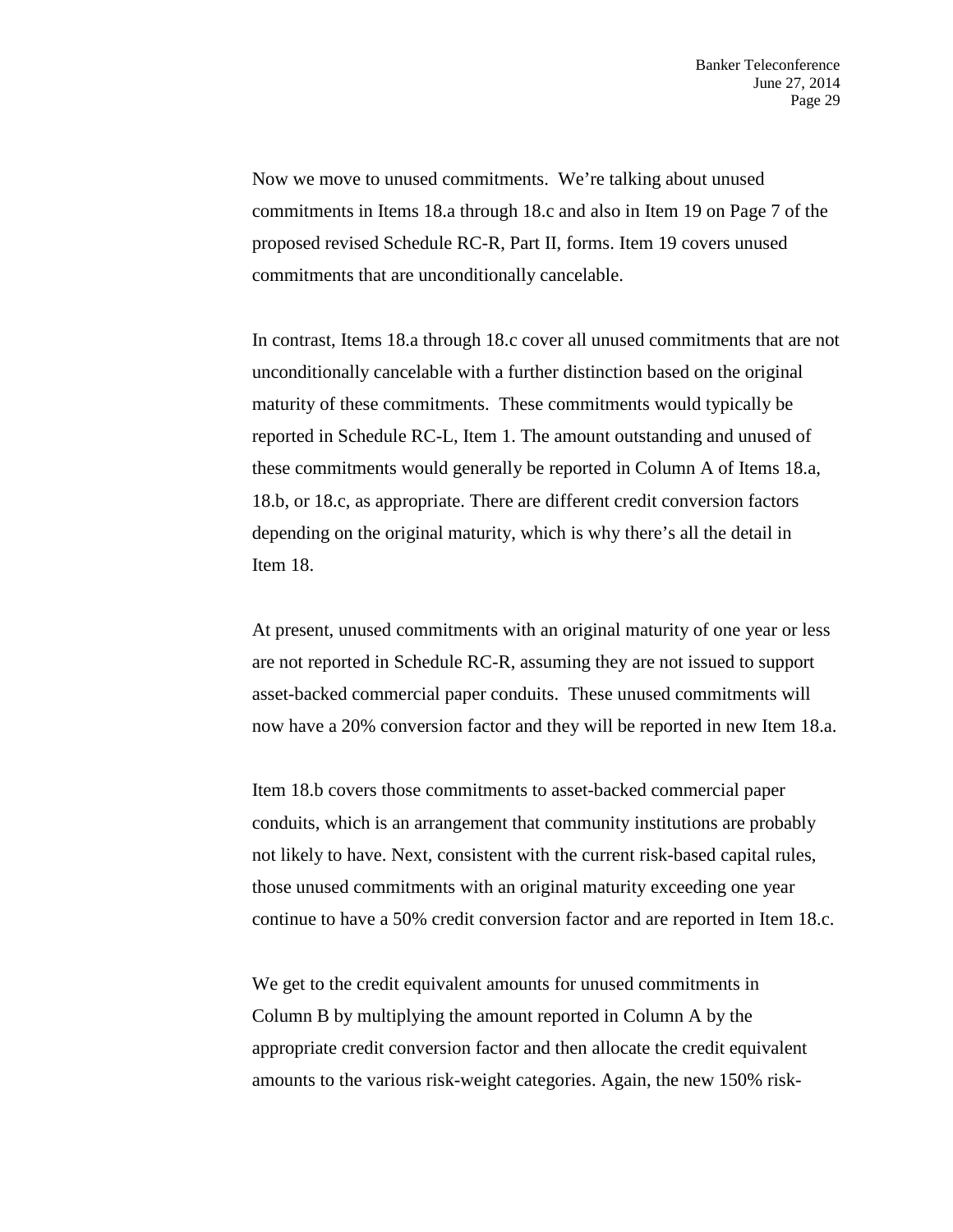weight category would apply to certain foreign exposures, for example, to a foreign bank.

Item 19 would cover a bank's unconditionally cancelable commitments. This typically includes unused portions of home equity lines of credit and unused portions of retail credit cards. The amount of these unused commitments would be reported in Item 19, Column A, but they have a 0% credit conversion factor so the credit equivalent amount ends up to be zero, which means there's no need to do any risk-weight allocations for unconditionally cancelable commitments.

Then finally on the Derivatives and Off-balance-sheet Item section of Schedule RC-R, Part II, we get to derivative contracts in Items 20 and 21. As mentioned when we gave the overview of changes to Part II, over-the-counter derivatives would be reported separately from any derivatives that are centrally cleared.

The centrally cleared derivatives may include some interest rate swaps at some banks. Compared to over-the-counter derivatives, centrally cleared do potentially have the advantage of risk weights as low as 2% and 4%.

For derivatives, there is no amount to be reported in Column A because the credit equivalent amount methodology for derivatives involves certain specified calculations. The current credit exposure first has to be determined, which is the fair value of the derivative if it is positive, which means that the derivative is an asset rather than a liability on the balance sheet.

Next there is a potential future exposure amount, which is based on the remaining maturity and the underlying exposure of a derivative. For all derivatives that's the first piece of the credit equivalent amount calculation,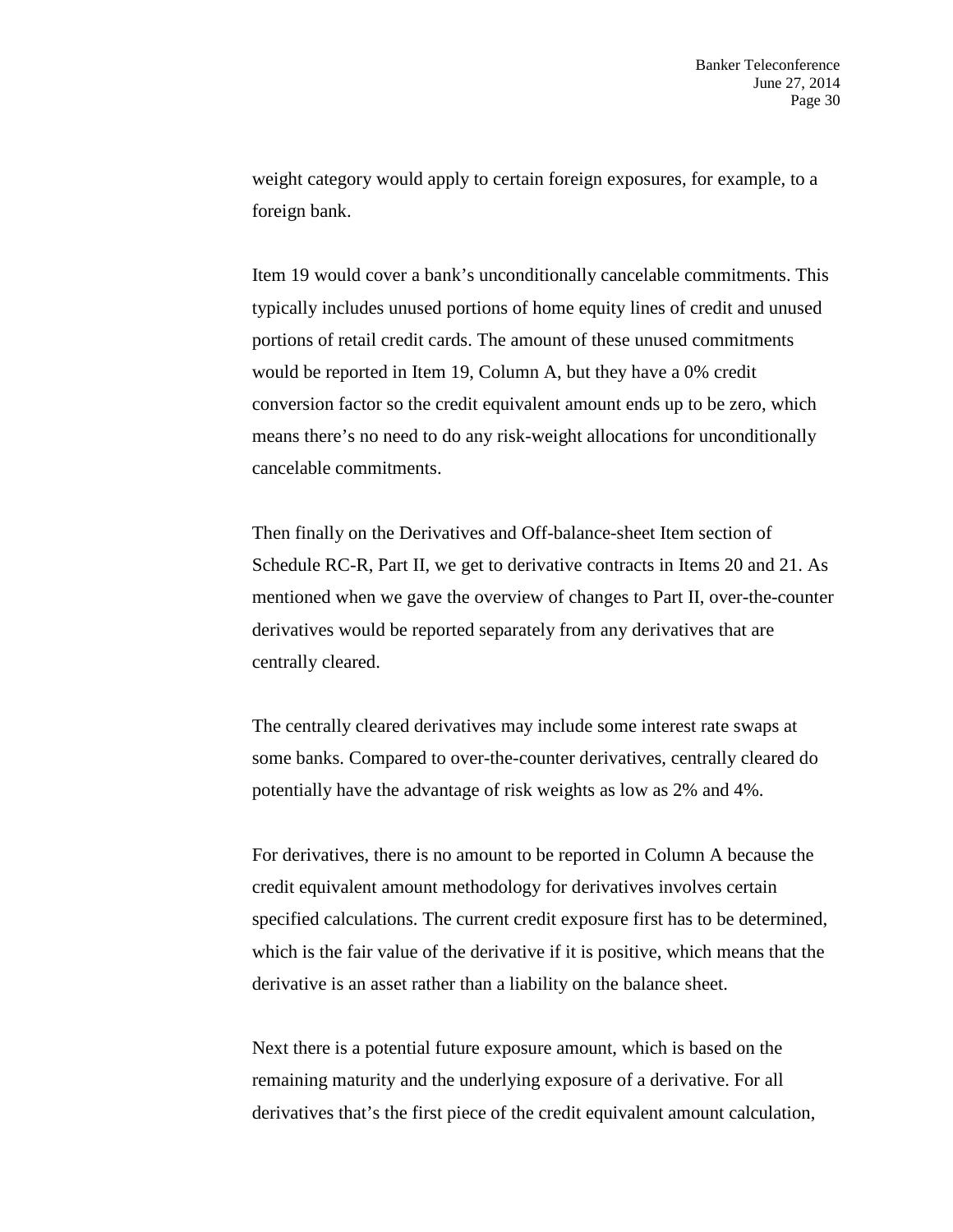but for the centrally cleared derivatives the credit equivalent amount could also include the fair value of collateral.

The credit equivalent amount that is reported in Column B of Items 20 and 21 for these two categories of derivatives would then get allocated to the various risk-weight categories, which includes a change from the current risk-based capital standards. The highest risk weight that applies to derivatives today is 50%, but that cap has been removed under the revised regulatory capital rules and there now could be risk weights as high as 100% or 150% depending on the type of counterparty.

That covers the allocations by risk-weight category of the various line items for assets, off-balance-sheet items, and derivatives. If we turn to Page 8 of the revised proposed Schedule RC-R, Part II, forms we arrive at the Totals section of Part II.

And as is done today, a bank would now have to total by risk-weight category in each of Columns C through Q the total assets plus the off-balance-sheet items and derivatives. Then the bank would multiply the risk-weight category totals in Item 22 by the various risk-weight factors shown in Item 23 to arrive in Item 24 at the risk-weighted asset amount by risk-weight category.

From there, on Page 9 of proposed Part II, the Totals section continues. As mentioned on Page 21 in the handout materials, Item 25 is where a bank would calculate the risk-weighted asset base used to calculate how much of the bank's allowance for loan and lease losses, if any, exceeds the 1-1/4% limit on the amount of the allowance that can be included in Tier 2 capital.

The risk-weighted asset base for this calculation includes the total riskweighted assets by risk-weight category, which is the sum of Columns C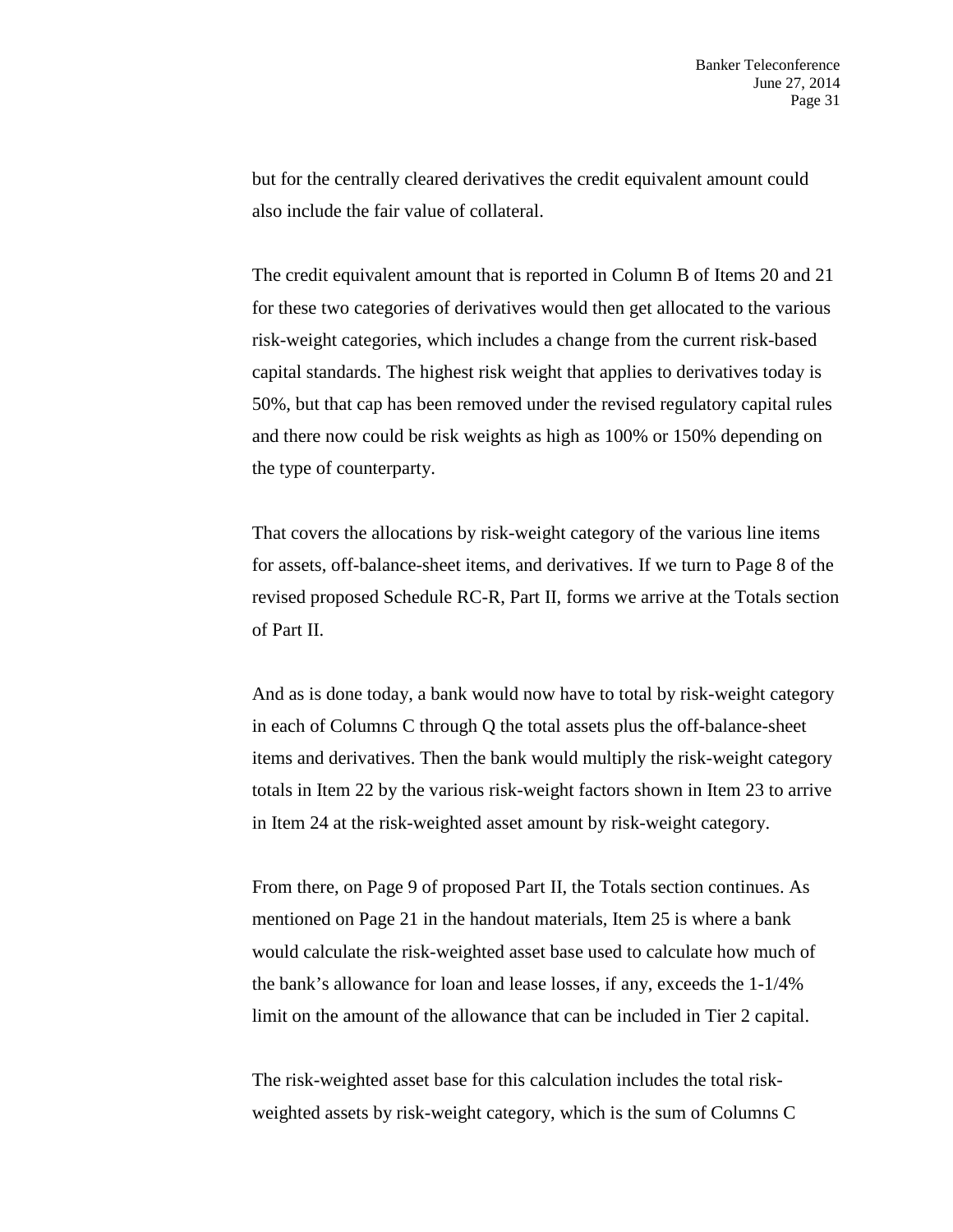through Q of Item 24 from the preceding page of the Part II report form, plus, to the extent a bank has securitization exposures to which it has applied either the Simplified Supervisory Formula Approach or the Gross-Up Approach, the amounts reported in Column R or S for Items 9 and 10.

Under the revised regulatory capital rules there are adjustments to the riskweighted asset base for certain assets that are not risk weighted, but have been deducted from capital. The draft instructions for Schedule RC-R, Part II, cover some of the specifics of these additional amounts to include in the riskweighted asset base for calculating the 1-1/4% threshold for the allowance for loan and lease losses eligible for inclusion in Tier 2 capital.

Next, since we're assuming that your institution is not subject to market risk capital rules, Item 26 for standardized market-risk weighted assets would have a zero amount in it.

Item 27 is then the starting point for actually determining your total riskweighted assets. This is potentially a different number than the risk-weighted asset base number used for the 1-1/4% regulatory capital limit on the allowance.

The starting point for Item 27 would be the same as it was in Item 25, which is the sum of all the risk-weighted asset amounts reported in Columns C through Q of Item 24 plus the securitization exposure risk-weighted asset amounts from Column R or Column S of Items 9 and 10. If your bank were subject to the market risk capital rules, it would include the standardized market-risk weighted assets in Item 26. The total of these amounts would give you the risk-weighted assets before deducting any excess allowance and any allocated transfer risk reserve.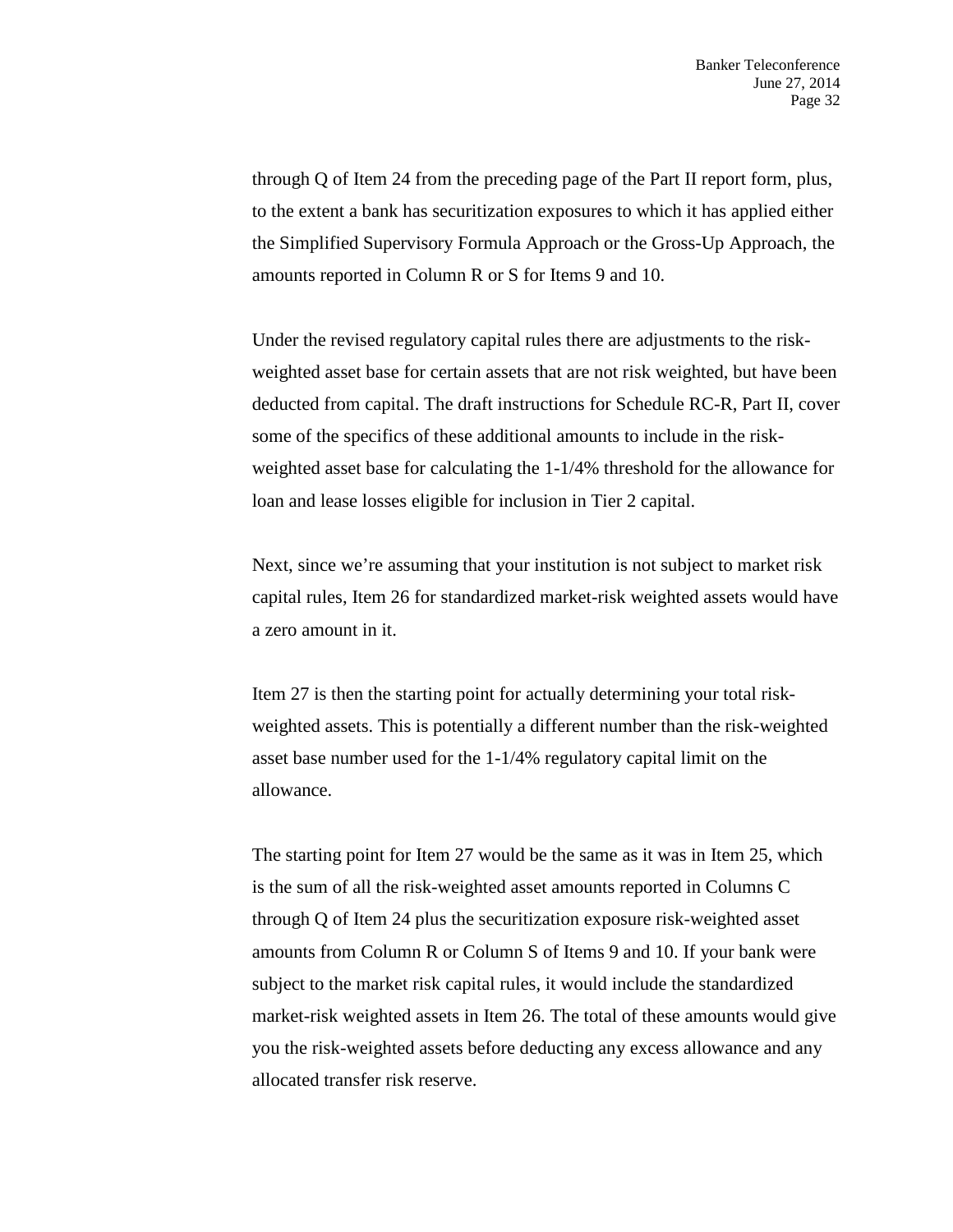As is true today under the regulatory capital standards, the allowance for loan and lease losses for risk-based capital purposes includes the allowance for loan and lease losses that is reported on the Call Report balance sheet in Schedule RC, Item 4.c, but if an institution has allocated transfer risk reserves that are included in the allowance for loan and lease losses, as reported in Memorandum item 1 in Schedule RI-B, Part II, these reserves will be subtracted out. Then, if an institution reports any allowance for credit losses on off-balance-sheet credit exposures in Schedule RC-G, Item 3, that allowance is also included within the overall allowance amount that is compared to the 1-1/4% of risk-weighted assets limit.

This means that if you calculated in Item 25 your risk-weighted asset base for the 1-1/4% threshold and you then determine the 1-1/4% amount, the portion of the overall allowance in excess of that limit, if any-, should be reported in Item 28. If your institution has an allocated transfer risk reserve, that amount then goes in Item 29. Then Item 30, total risk-weighted assets, which will be used as the denominator in your risk-based capital ratios, is simply Item 27 minus Items 28 and 29.

Just briefly turning to Page 10 in the proposed Schedule RC-R, Part II, forms, many community institutions don't have derivative contracts, but as is the case today in Schedule RC-R, those that do would report the current credit exposure for those contracts covered by the regulatory capital rules, excluding those that meet the definition of a securitization exposure, should be reported in Memorandum Item 1.

Then we come to Memo Items 2 and 3, which are two matrices for separately reporting the remaining maturities by underlying risk exposure for over-thecounter versus centrally cleared derivatives.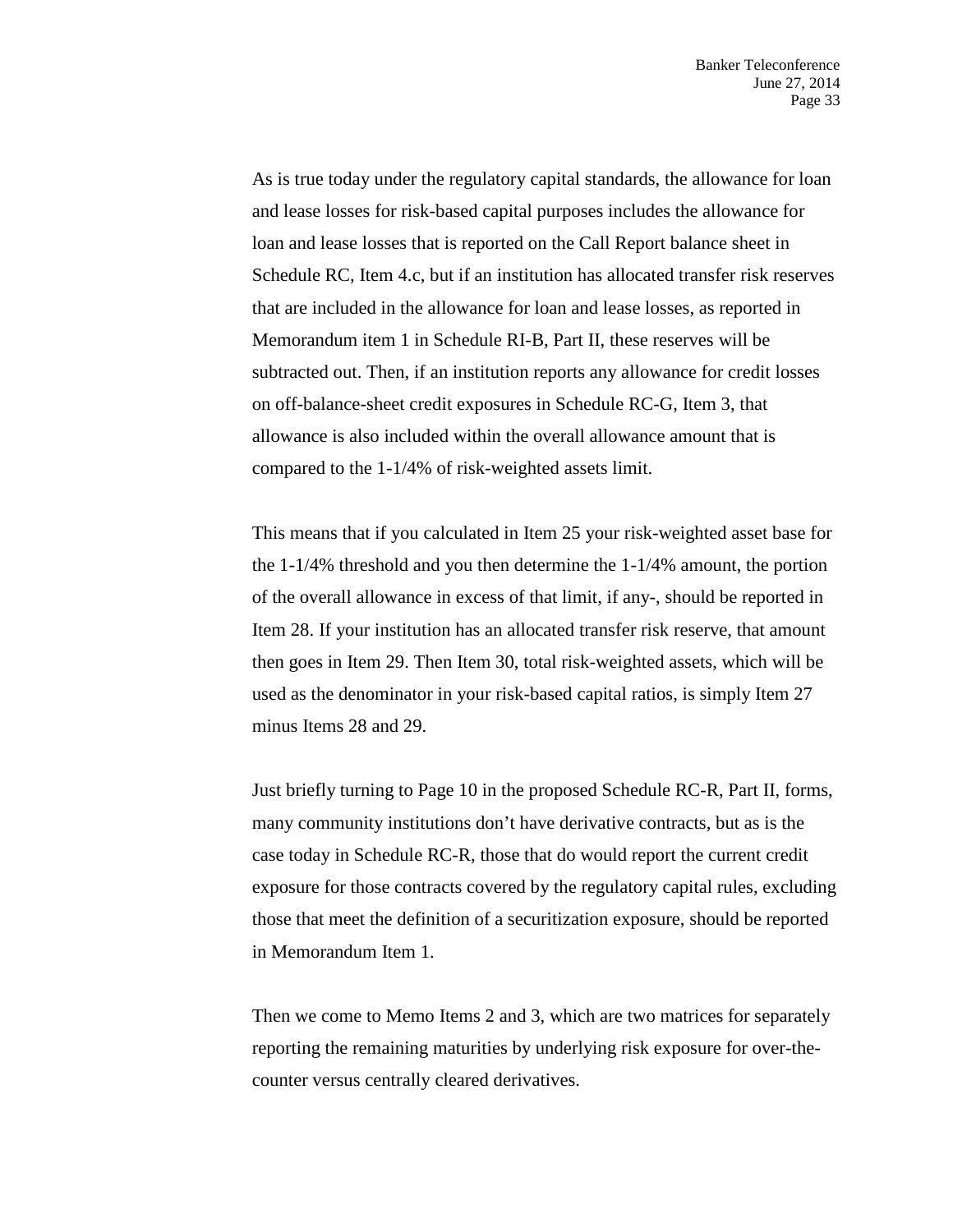That takes us through the proposed revised Schedule RC-R, Part II. Before we get to the Q&A session, I will touch briefly on revised Part I of Schedule RC-R. As a reminder, if you have questions you'd like to submit by email they can be submitted to the following email address: rac@fdic.gov.

Slide 24 in the handout materials is included as a summary of the status of revised Part I of Schedule RC-R. I mentioned Part I briefly at the outset of this teleconference almost an hour ago. The Regulatory Capital Components and Ratios section of Schedule RC-R has already been finalized.

Most institutions are not using this new version yet, which is labeled Part I.B during 2014. Part I.A is what all institutions that are not advanced approaches institutions are completing throughout 2014 to report on their regulatory capital components and ratios. When we get to March of 2015, Part I.A will be removed and all institutions, whether they're advanced approaches institutions or not, will complete what's now labeled Part I.B, but it will be labeled Part I starting in March of 2015.

Part I.B, if you're interested in looking at it, is already included in the sample Call Report forms that will be in use throughout 2015, even if your bank doesn't have to complete Part I.B this year. In addition, the instructions for Part I.B were included in the March 2014 Call Report Instruction Book Update. So if you would like to plan ahead for next March, the Part I that will take effect at that time has already been finalized and the reporting form and instructions are available on the FFIEC's Web site.

Just as a reminder, if you're not an advanced approaches institution it's in Part I that your bank will make the AOCI or Accumulated Other Comprehensive Income opt-out election that will begin in March 2015. It's a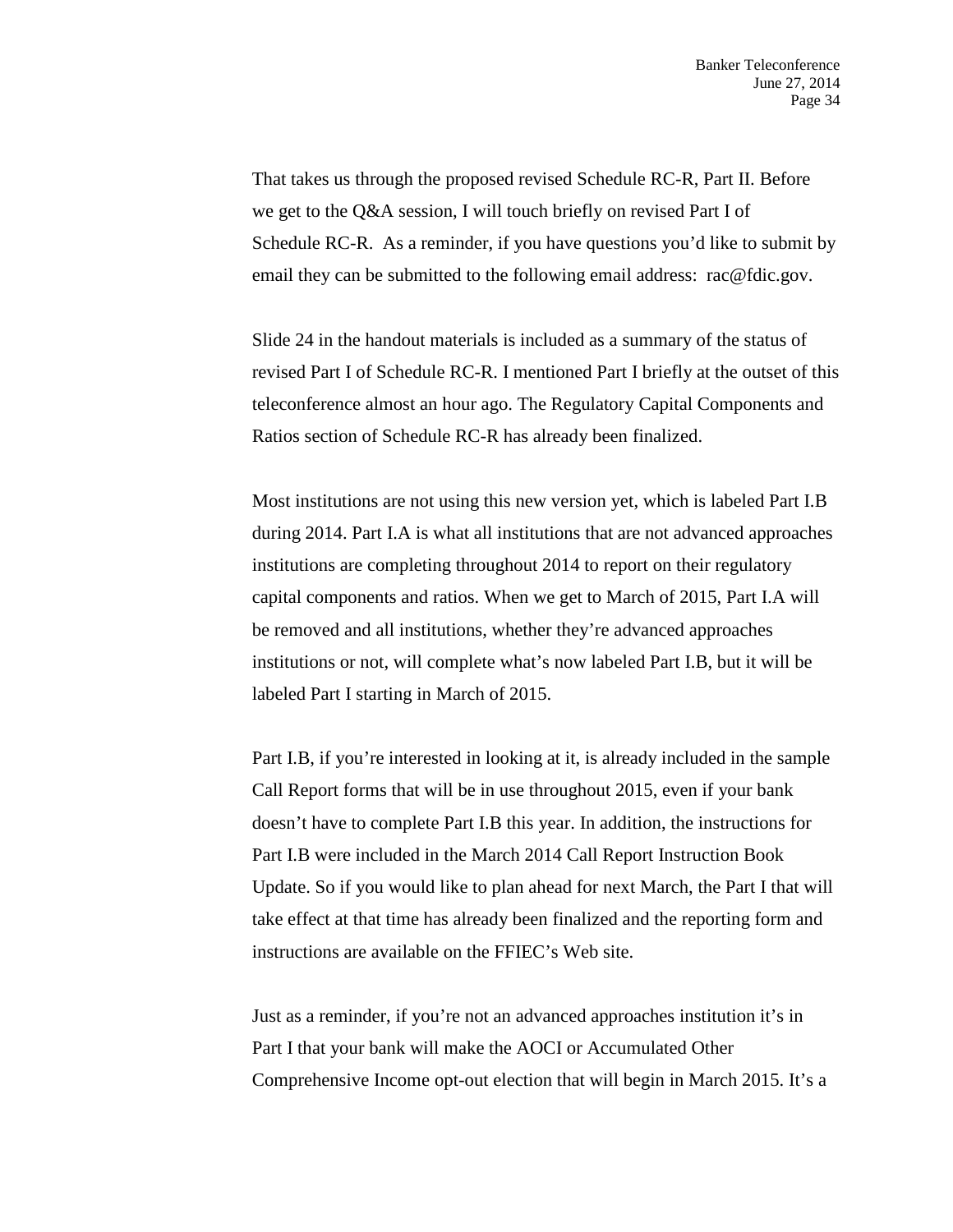permanent election and it's in the March 2015 Call Report forms, but the election will be reported each quarter thereafter as well.

At this point in the teleconference, we appreciate your listening for the past hour as we've walked through the presentation materials and explained the highlights of the changes that the banking agencies are proposing to make to the reporting of risk-weighted assets in Call Report Schedule RC-R. We again invite you, to the extent you have an interest in some or all parts of the proposal, to submit comments to the agencies at the addresses that are provided in the Federal Register notice.

A reminder again too that a transcript of the teleconference will be available in July. Now we're ready to move to the question and answer session. I see we've already had some questions come in by email.

- Coordinator: Yes. Questions on the phone lines, please depress star 1 and record your name when prompted. Star 1 please.
- Robert Storch: While we're waiting for the first phone question, do we have a question from email that we're in a position to answer at this stage?

Mark Ginsberg: Yes, I have a question here and the question is, "Can you discuss the impact of the AOCI election?"

> Generally speaking, the AOCI opt-out election pertains to the neutralization of the unrealized gains and losses that are reported in Accumulated Other Comprehensive Income or AOCI. Effectively, if you elect the AOCI opt-out, this means you will not include AOCI in regulatory capital, and the effect should be that you would do what you currently do with respect to AOCI.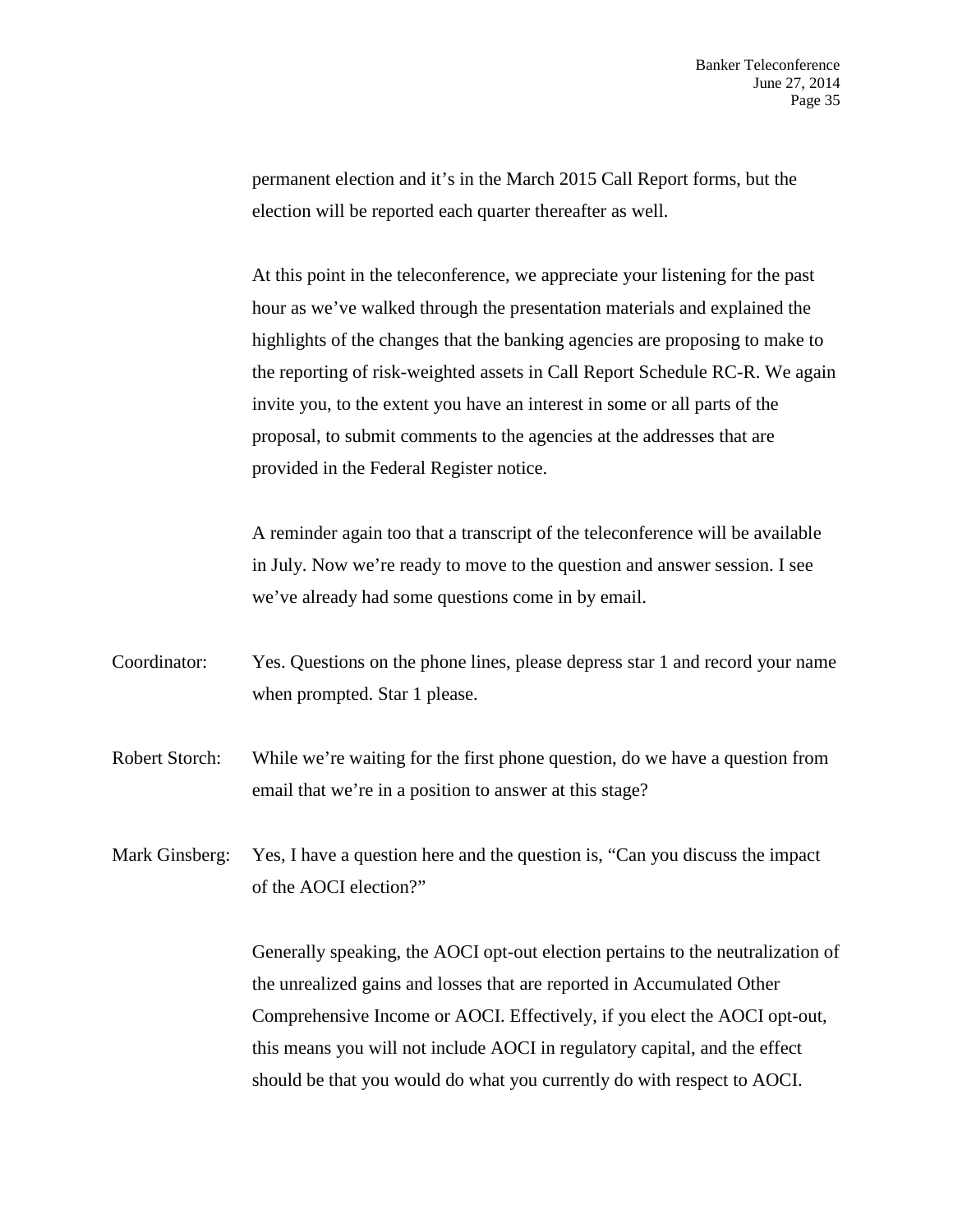So generally, with a couple of exceptions, AOCI is neutralized from the definition of capital in the numerator of the regulatory capital ratios, and it is neutralized in the measure of risk-weighted assets in the denominator. So, if you make the AOCI opt-out election, you will effectively get to the point where you are today under the agencies' current regulatory capital rules.

There's another question here that asks, "The draft instructions refer to subsections of the rule, but never gives the full citation. I know it's 12 CFR and what is the rest of it?"

The answer depends on whether the institution is a national bank or a federally charted savings association versus a state member bank or state nonmember bank. I'll give the cite for the national banks and the federally charted savings associations, which is 12 CFR Part 3. I'll let the FDIC give it for state nonmember banks and state savings associations and the Federal Reserve give it for state member banks.

Robert Storch: For institutions supervised by the FDIC it will be 12 CFR Part 324. The cite would be 12 CFR 208 for state member banks.

Do we have any questions on the line?

Coordinator: Yes, Sir.

Daniel Bean: Operator do we have any questions in queue?

Coordinator: Yes, Sir. Our first question comes from Paul Murphy. Your line is open.

Paul Murphy: Yes, my question's related to the 150% risk-weight for high volatility commercial real estate facilities. For CRE lines where the loan to value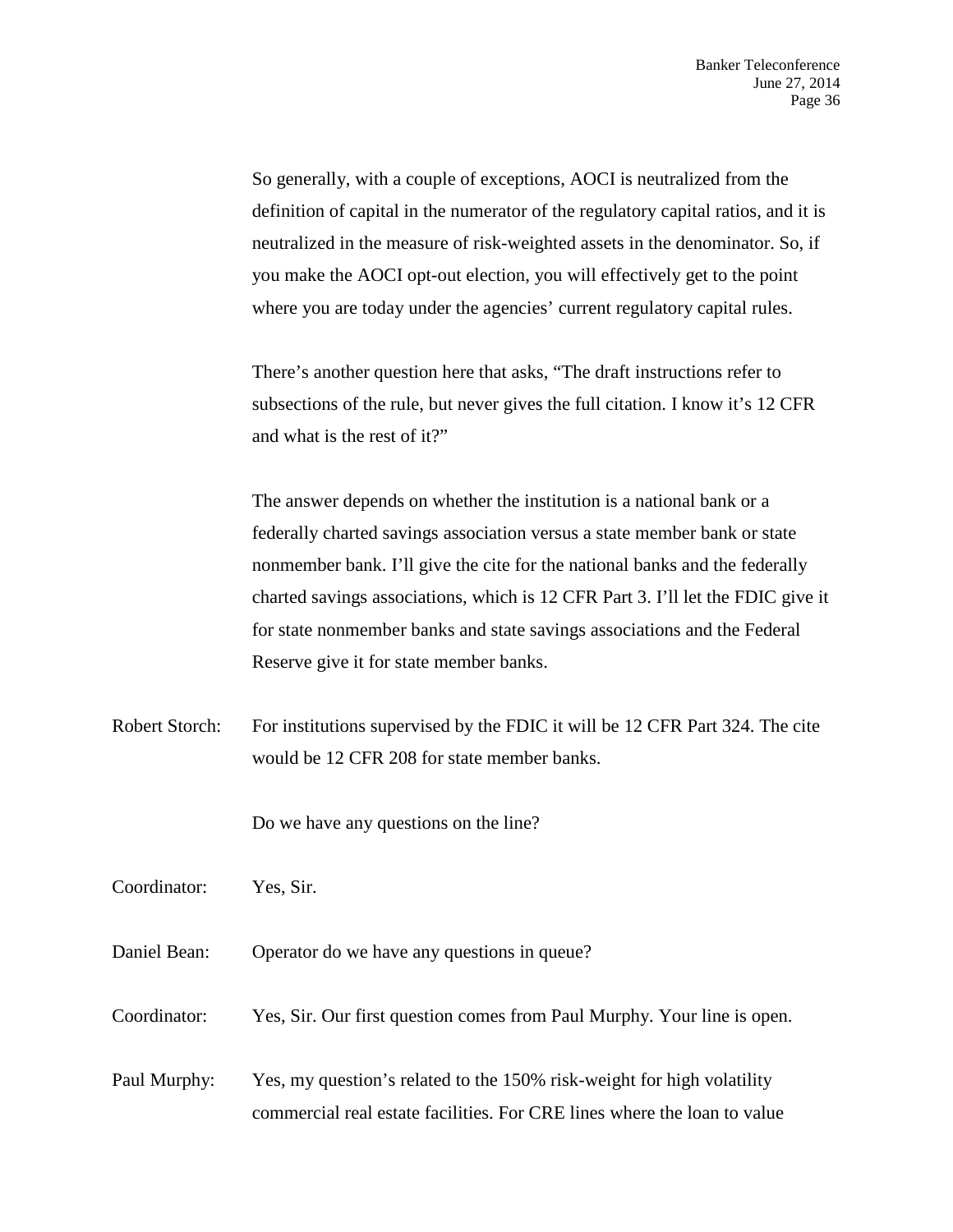exceeds the supervisory limits, do we have to include these made for the abundance of caution ORE purchase or workout lines, typically those that we can exclude from reporting to our board or regulators?

Mark Ginsberg: You know, first of all I'm not sure I fully heard the question, but let me just say as a general matter the purpose of this call is for the reporting and the instructions. It sounded to me as if that call was calling for an interpretation of the conditions under which an exposure would be considered HVCRE under the agencies' rules.

> What I can say is that the agencies have received numerous questions from banks and from examiners and the respective capital policy divisions of each of the agencies have been working together to try to develop an FAQ for the purpose of getting out some guidance on these questions. A lot of them have come up with respect to the HVCRE designation, which I understand does have a significant effect on a number of the community banks.

What I would recommend that you do is to talk to your examiners and ask them to forward your question to the appropriate capital policy staff people so that we can start considering these questions and developing responses.

- Paul Murphy: Okay, sounds good. I appreciate it.
- Coordinator: We'll go on to Mike Gullette. Your line is open.

Mike Gullette: Hi, hopefully these are two quick questions. And the first might indicate that I wasn't fully paying attention.

> On the securitization exposures where we have the 1250%, the SSFA, and the Gross-Up, on the sample report it talks about total risk-weighted exposure by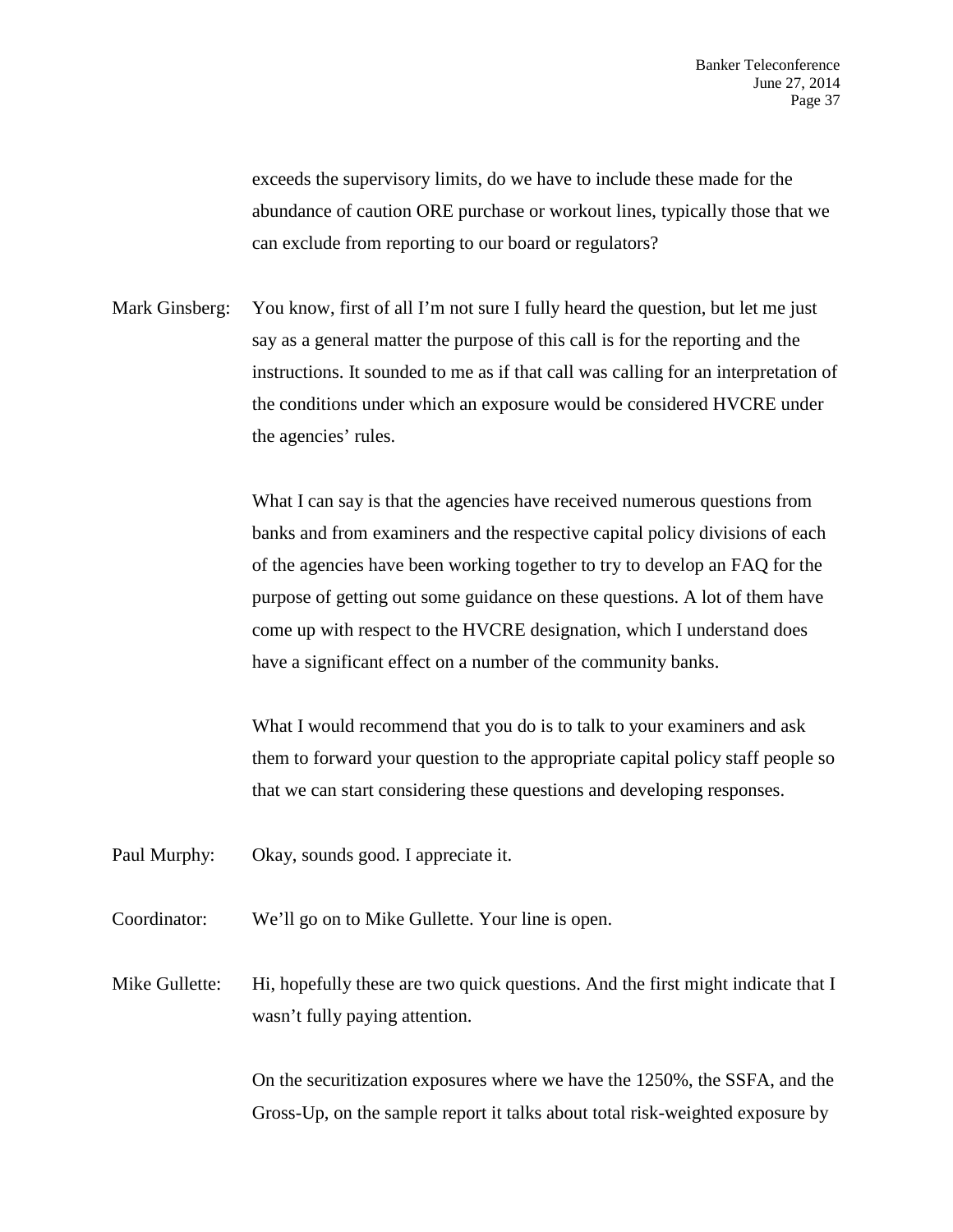calculation methodology but on the presentation it says, "Not the exposure amount." I imagine it is not the exposure amount and it is the calculated amount, even though it does say exposure on the draft report, right?

- Robert Storch: Right, on Slide 14 we're talking about...
- Mike Gullette: Yes, it's Slide 14, right.
- Robert Storch: The exposure amount is not what would be reported in Schedule RC-R, Column R or Column S, depending on which of the two methods you're using.
- Mike Gullette: Yes.
- Robert Storch: You would actually do the calculation of what the risk-weighted asset amount is for that exposure amount and report the risk-weighted asset amount in Column R or S, which is different than Column Q, which is for the 1250% risk-weight. You would report the exposure amount in Column Q if that's the methodology being used for the risk weighting of the securitization. So if you follow on down on the forms you'll see there isn't a column in the total assets line or in Item 24 for the totals in Columns R and S because the amounts in those columns are actually risk-weighted asset amounts. Columns R and S do get added in when we get to the totals for risk-weighted assets. There's a different approach for Columns R and S than for the rest of Schedule RC-R, Part II, where it is the exposure amounts that get slotted into the various riskweight category columns.

Mike Gullette: Okay, yes.

Robert Storch: And did you have a second question?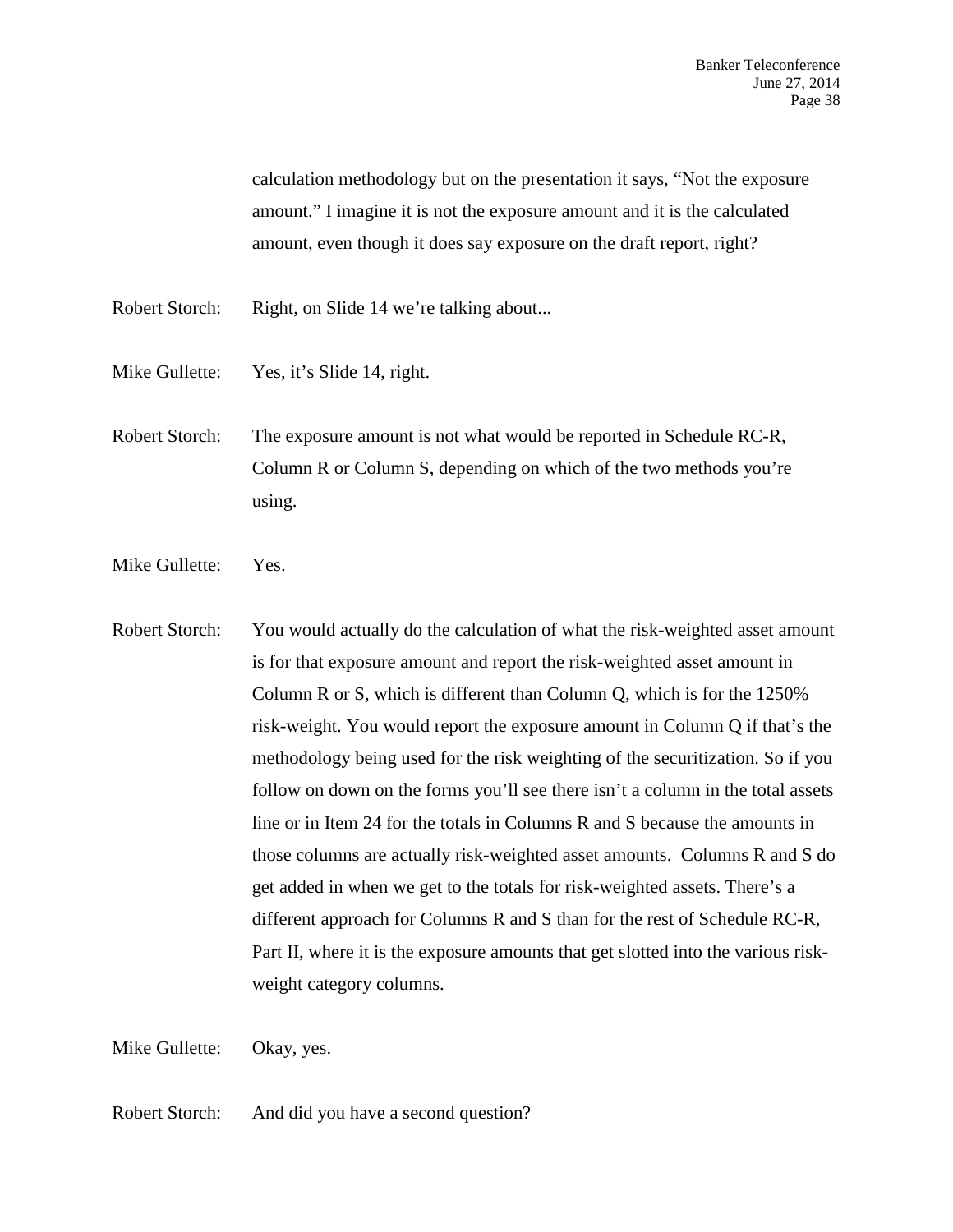Banker Teleconference June 27, 2014 Page 39

- Mike Gullette: Yes, that's very helpful. Yes, the second question was from Page 17 of the presentation on Line 16, just in regard to repo-style transactions. I was just wondering, would any of the information coming from there apply to any information required under the new FASB repo standard that just came out in regard to some disclosures or was it...
- Robert Storch: I don't think it would relate to those types of disclosures since Item 16 is primarily picking up just the balance sheet amount of the securities sold under agreements to repurchase. The other aspect of that repo standard was for repos to maturity. I'm not sure how many community institutions do repos to maturity, but they would be treated as on-balance-sheet items. To the extent you were doing a borrowing transaction through a repo to maturity, that would show up in the liabilities going forward as it's probably off-balance-sheet now.
- Mike Gullette: Right.
- Robert Storch: So once that standard takes effect, that borrowing would be included on the balance sheet in Item 14.b and it'd be subject to the risk-based capital standards.
- Mike Gullette: Great. Okay, thanks Bob.
- Coordinator: And I have nothing further on the phone lines.
- Robert Storch: Do we have any other email questions at this point? Our experts are trying to sort out the answer to one.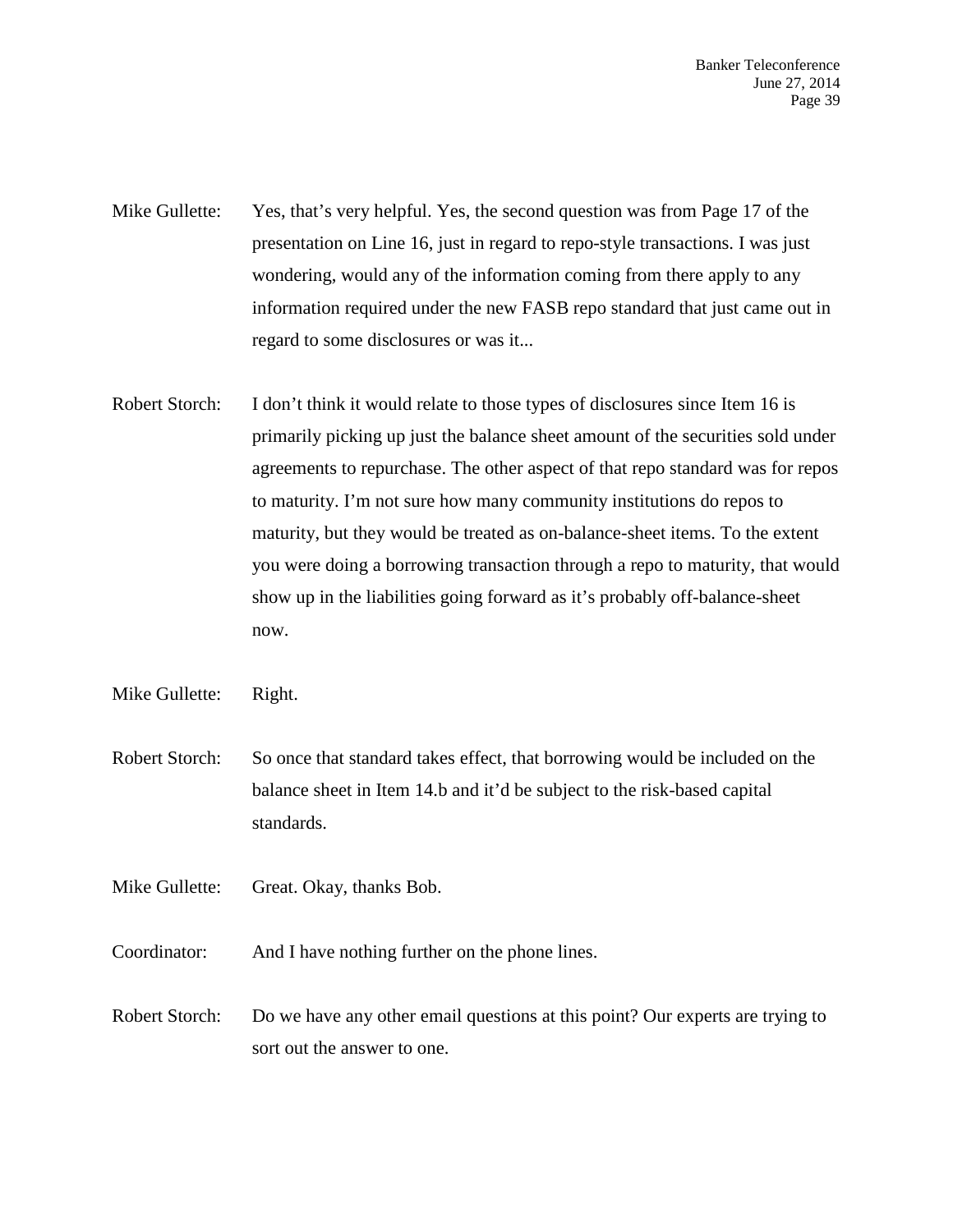Sean Healey: Yes, so we had a question via email about instructions about how assets of financial subsidiaries are supposed to be treated in the risk-weighted assets schedule and they asked, "Will these be deductions in Column B?"

> So as we have it - if I'm reading this question right - I believe this is related to Line Item 8, Other Assets. And in Column B we would include excess amounts pertaining to threshold deductions and then also the bank's investments in unconsolidated banking and financial subsidiaries that have been deducted in Schedule RC-R, Part I.B, Item 33.

> So that would be on the capital schedule in Part I.B. So yes, we're confirming that where you would report that would be in Column B as the original audience member asked.

Robert Storch: We have a question that came in by email that asks where the actual sample Call Report pages that I was referring to throughout the presentation are located. And it says, "Not the presentation," so I'm hoping the person who asked the question has the presentation.

> On Page 3 of the presentation we have the links to where the forms and instructions for proposed Schedule RC-R, Part II, are located. They are also on the FFIEC's Web site. If you go to either of those links you'll find the draft reporting form and the draft instructions.

Briefly, if you don't have those links, if you go to the FFIEC's Home page, www.ffiec.gov, toward the middle of the page you'll see a link that says Reporting Forms. If you click on that link it will take you to a Web page that lists all the FFIEC report forms. The Call Reports of course are FFIEC 031 and 041.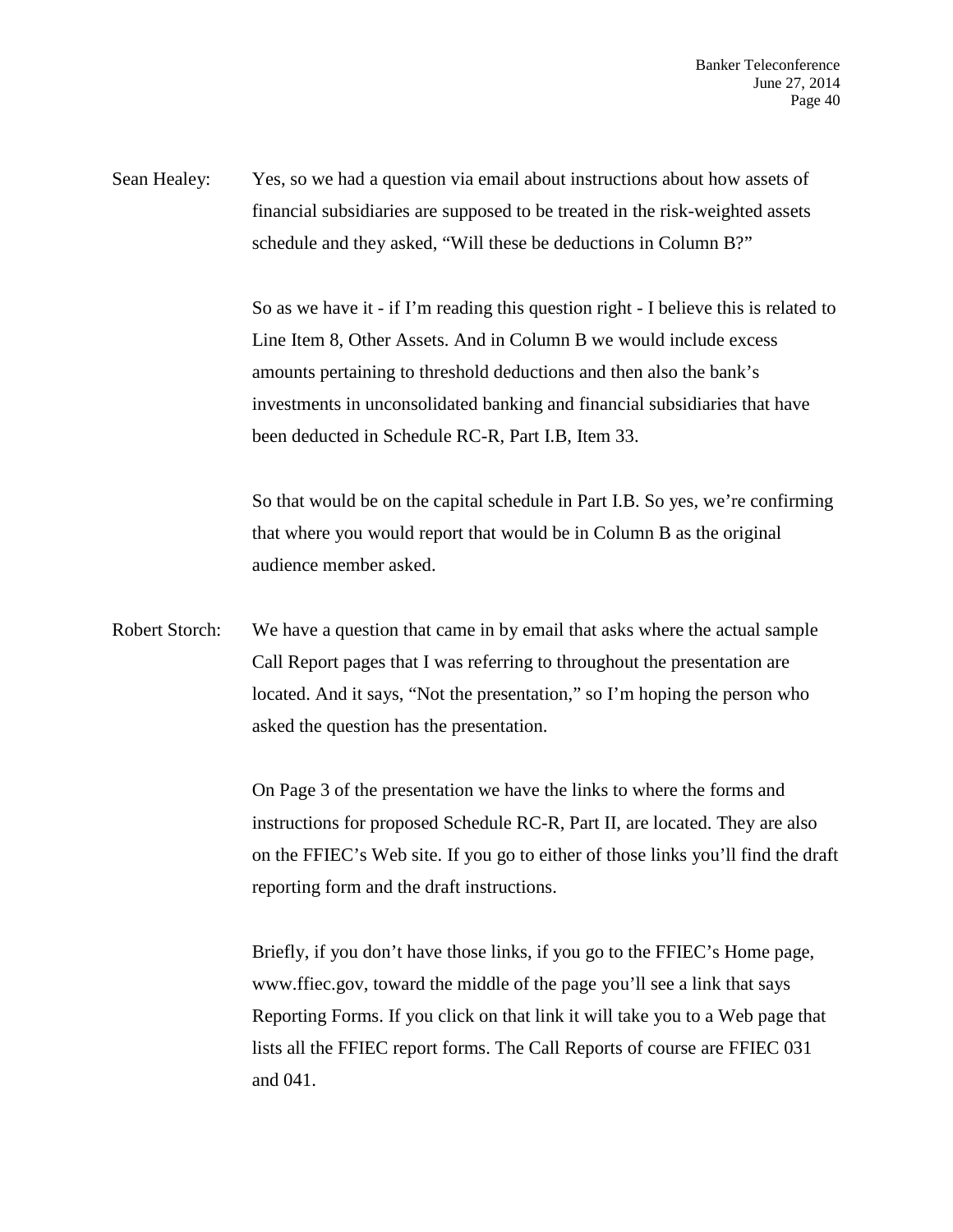You can click on either the 031 or 041 link and it will take you to a page that has links to instructions and forms and so forth, and the proposed revised forms and proposed revised instructions for Part II are there. But the links are shown directly on Page 3 of the handout materials.

Do we have any other questions on the phone?

- Daniel Bean: Operator, do we have any questions in queue?
- Coordinator: No, Sir, we do not.
- Mark Ginsberg: We have a question with respect to Schedule RC-R, Part II, Line 18, relating to the unused commitments for HVCRE and the question is, "Whether these unused commitments would be subject to the 150% risk-weight."

And the answer is, "You would apply the appropriate credit conversion factor to the unused commitment and then you would assign the exposure, if it's an HVCRE exposure, to the risk-weight assigned to an HVCRE exposure, which is 150%."

- Robert Storch: If that's not clear in the instructions it seems like a good thing to add to the instructions actually.
- Sean Healey: We have another question here via email. One commenter had a question on timely repayment performance of statutory multi-family mortgages. The question relates to, "If the borrower has been making the agreed-upon payments for 12 months, which is what is in the definition, that's what they have to have done, where the loan is originally made."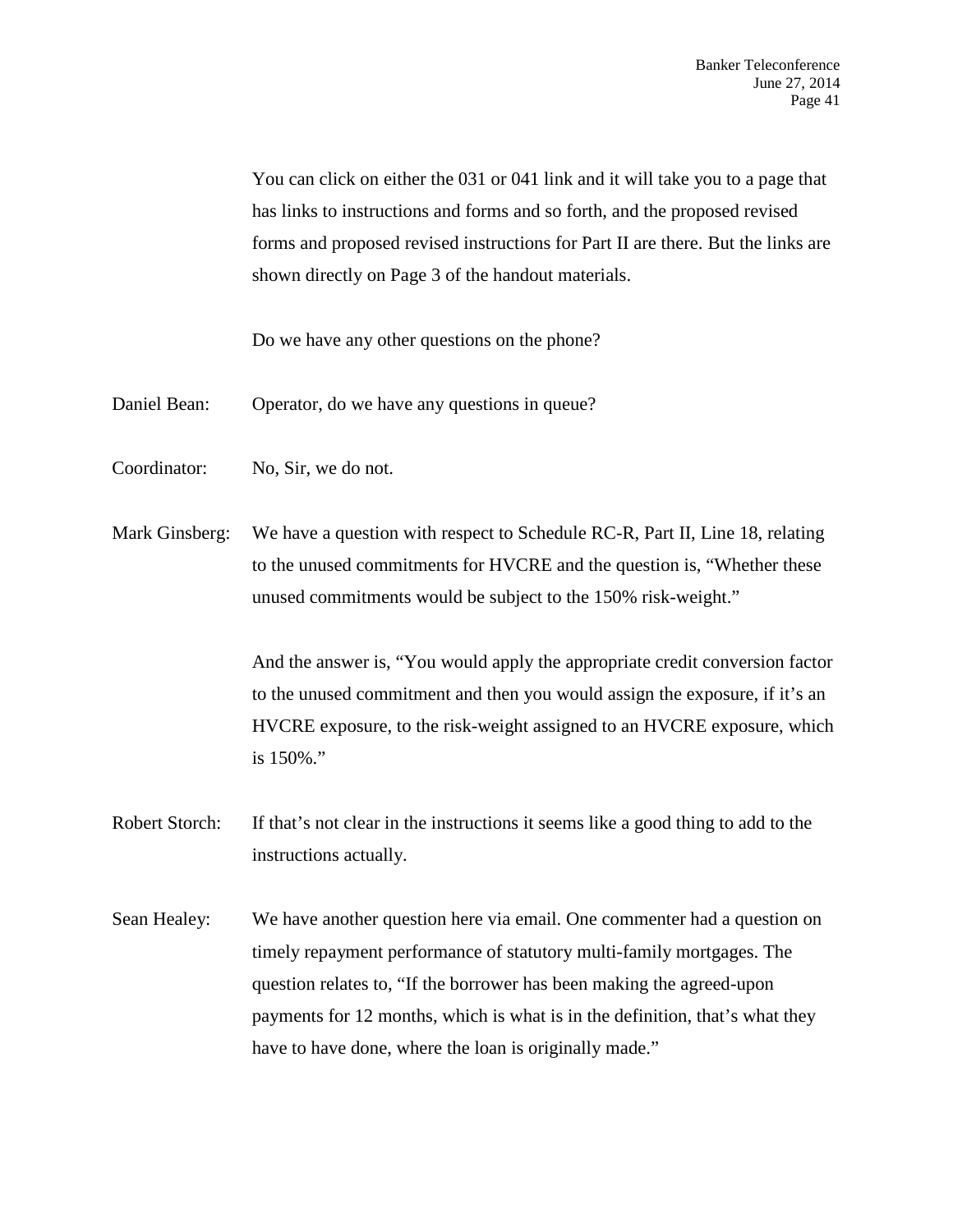"But when it's a refinance can the bank consider the repayment history of the statutory multi-family borrower at the prior financial institution?" The question to that is "Yes." This is actually explicitly stated. If you're looking at the Federal Register notice for our revised regulatory capital rules that came out last year, it would be on Page 62168 under the Statutory Multi-Family Mortgage definition, Paragraph 3.

It says, "In the case where an existing owner is refinancing a loan on the property all principal and interest payments on the loan being refinanced must have been made on a timely basis in accordance with the terms of the loan for at least one year prior to applying the preferential 50% risk-weight."

- Robert Storch: And the page reference you gave is for the version of the rules published by the OCC and the Federal Reserve.
- Sean Healey: Yes, that is correct.
- Robert Storch: The FDIC has a different page reference.
- Sean Healey: Yes, that is correct.

David Riley: The definitions are at the front of the rule. For the FDIC I can look up a page number, but for everybody the definitions are at the front of the rule and the definitions are in alphabetical order. This particular definition I believe is Statutory Multi-Family Mortgage.

Robert Storch: We received a question about the 1-1/4% of risk-weighted assets limit on the allowance for loan and lease losses. The questioner is observing that the level of the allowance changes over time in relation to the collectability of loan portfolio and so forth, and asks about the raising of the limit.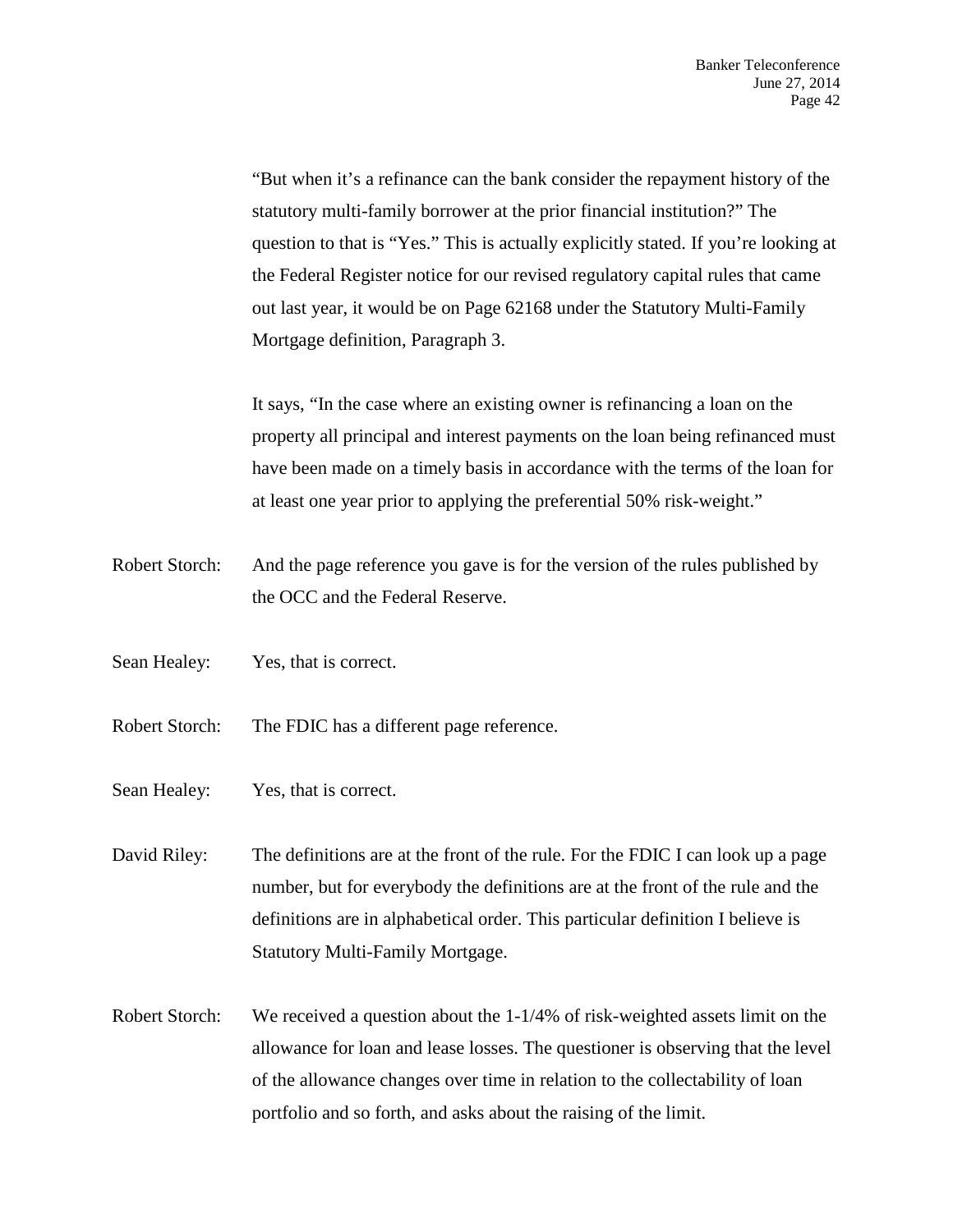The limit is actually something that's been agreed upon internationally through the Basel Committee. So the U.S., for better or worse, is part of this 1-1/4% limit. But while only 1-1/4% gets included in Tier 2 capital, the excess isn't lost entirely because the excess is used to reduce the risk-weighted asset amount. So there is a benefit, although perhaps not as great, for the excess amount of the allowance for loan and lease losses.

David Riley: I believe I have a page number here for that definition of Statutory Multi-Family Mortgage. For the FDIC it was in the Federal Register on Tuesday, September 10, 2013, Volume 78, Number 175, and the page number is 55483.

> If you look at these today, the rules are now in the electronic version of the Code of Federal Regulations and for the FDIC it's Part 324. As was mentioned earlier, for each agency it's a different part of the Code. But the rules for the other agencies are also on the electronic Code of Federal Regulations.

Ben Bosco: We received another question via email that's asking, "If the total of Items 18.a to 18.c, plus Item 19 on the RC-R Schedule are equal to the total reported on RC-L Items 1.a through 1.e.(3)?" And the answer to that is, "No."

> They could be – and they will probably be within the vicinity of each other. But if you go into the Call Report Instructions and look into the instructions for Item 18.c, you'll see that there are additional items from Schedule RC-L that will also tie in, specifically from Schedule RC-L, Item 4.

Therefore, while we think the –totals of those two collections of items will be similar, there are going to be differences there. So they will not tie 100% to each other. Thank you.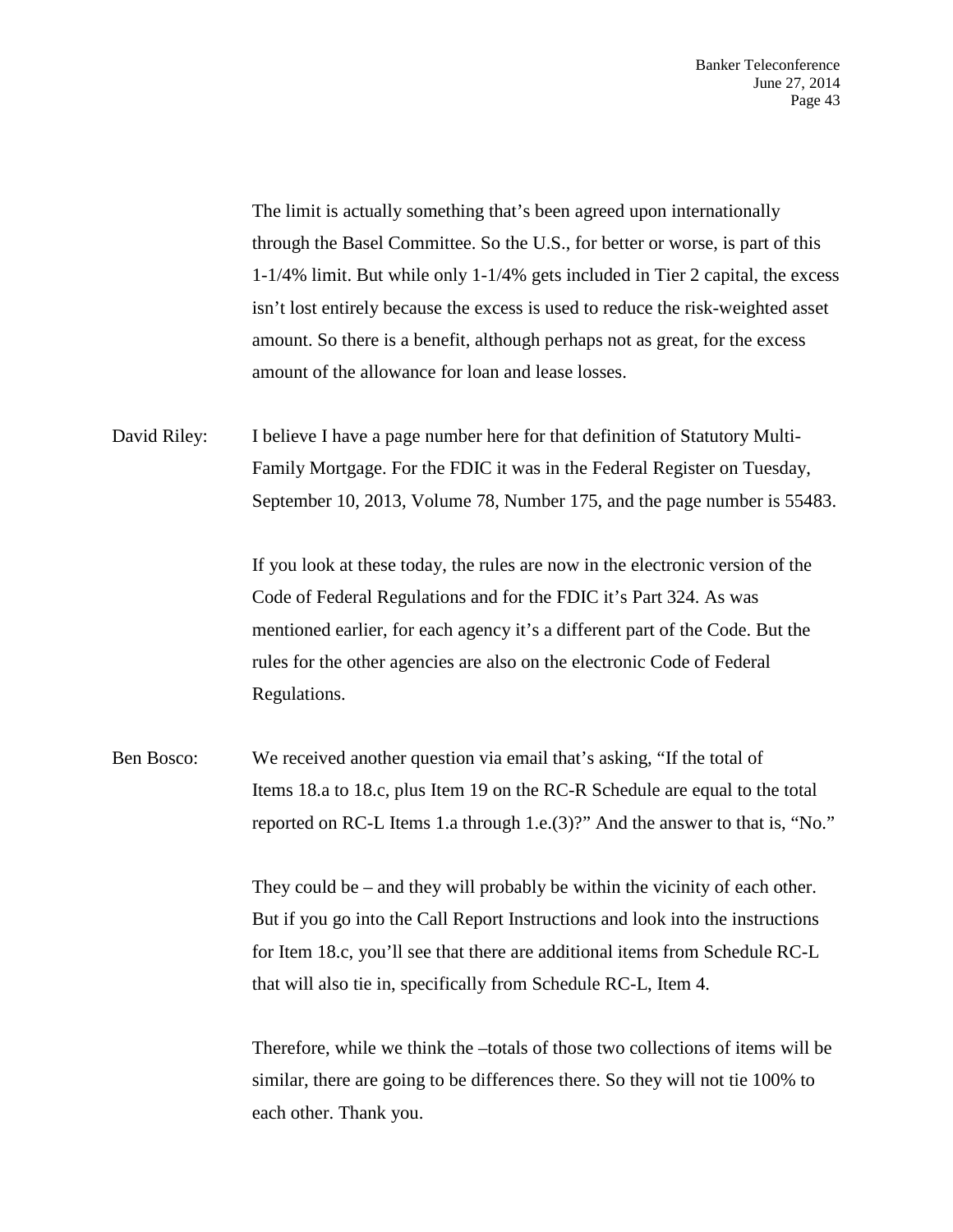Banker Teleconference June 27, 2014 Page 44

Robert Storch: And the amounts from Item 4 would be the commercial letters of credit with an original maturity exceeding one year?

Ben Bosco: Yes, that's right.

Robert Storch: Have we covered all the email questions at this point? Okay, and there are no other questions in the queue?

David Riley: There are some other email questions that the agencies might want to consider and then answer subsequently because they're more interpretations of the rule and not so much to do with reporting. There are some excellent questions in there. So those are some questions we probably would look at and then try to clarify a little bit later on.

Robert Storch: Okay, thank you. Well, if there are no further questions, on behalf of all my colleagues, this is Bob Storch from the FDIC. We appreciate your participation this afternoon and your interest in this subject.

> Again, we invite you to submit comments on the proposal to any or all of the three banking agencies using the addresses in the Federal Register notice proposal that was published this past Monday, and the notice is also on the FFIEC's Web site. If you have additional questions, the Financial Institution Letter that announced this teleconference has addresses to which questions about the reporting proposal can be sent as well.

So thank you very much and we appreciate your interest this afternoon. Again, a transcript should be available in July for this teleconference. Thank you.